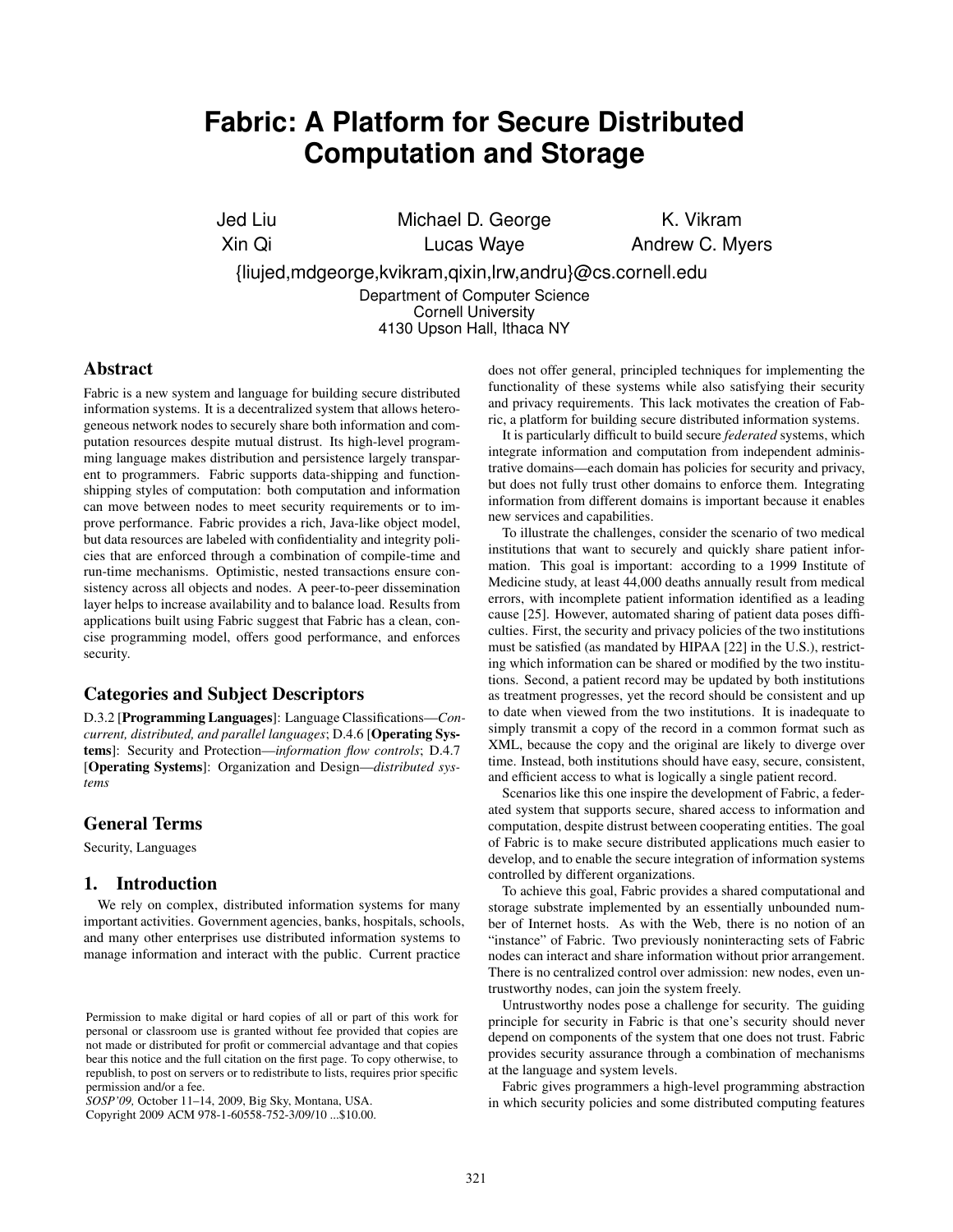are explicitly visible to the programmer. Programmers access Fabric objects in a uniform way, even though the objects may be local or remote, persistent or nonpersistent, and object references may cross between Fabric nodes.

The Fabric programming language is an extension to the Jif programming language [33, 36], in turn based on Java [50]; Fabric extends Jif with support for distributed programming and transactions. Like Jif, Fabric has several mechanisms, including access control and information flow control, to prevent untrusted nodes from violating confidentiality and integrity. All objects in Fabric are labeled with policies from the *decentralized label model* (DLM) [34], which expresses security requirements in terms of principals (e.g., users and organizations). Object labels prevent a node that is not trusted by a given principal from compromising the security policies of that principal. Therefore, Fabric has fine-grained trust management that allows principals to control to what extent other principals (and nodes) can learn about or affect their information.

To achieve good performance while enforcing security, Fabric supports both *data shipping*, in which data moves to where computation is happening, and *function shipping*, in which computations move to where data resides. Data shipping enables Fabric nodes to compute using cached copies of remote objects, with good performance when the cache is populated. Function shipping enables computations to span multiple nodes. Inconsistency is prevented by performing all object updates within transactions, which are exposed at the language level. The availability of information, and scalability of Fabric, are increased by replicating objects within a peer-to-peer *dissemination layer*.

Of course, there has been much previous work on making distributed systems both easier to build and more secure. Prior mechanisms for remotely executing code, such as CORBA [41], Java RMI [24], SOAP [52] and web services [5], generally offer only limited support for information security, consistency, and data shipping. J2EE persistence (EJB) [16] provides a limited form of transparent access to persistent objects, but does not address distrust or distributed computation. Peer-to-peer content-distribution and wide-area storage systems (e.g., [15, 19, 27, 44]) offer high data availability, but do little to ensure that data is neither leaked to nor damaged by untrusted users. Nor do they ensure consistency of mutable data. Prior distributed systems that enforce confidentiality and integrity in the presence of distrusted nodes (e.g., [57, 11, 56]) have not supported consistent computations over persistent data.

Fabric integrates many ideas from prior work, including compiletime and run-time information flow, access control, peer-to-peer replication, and optimistic transactions. This novel integration makes possible a higher-level programming model that simplifies reasoning about security and consistency. Indeed, it does not seem possible to provide a high-level programming model like that of Fabric by simply layering previous distributed systems abstractions. Several new ideas were also needed to make Fabric possible:

- A programming language that integrates information flow, persistence, transactions, and distributed computation.
- A *trust ordering* on information-flow labels, supporting reasoning about information flow in distributed systems.
- An integration of function shipping and data shipping that also enforces secure information flows within and among network nodes.
- A way to manage transactions distributed among mutually distrusting nodes, and to propagate object updates while enforcing confidentiality and integrity.

Fabric does not require application developers to abandon other



Figure 1: Fabric architecture

standards and methodologies; it seems feasible for Fabric to interoperate with other standards. In fact, Fabric already interoperates with existing Java application code. It seems feasible to implement many existing abstractions (e.g., web services) using Fabric. Conversely, it seems feasible to implement Fabric nodes by encapsulating other services such as databases. We leave further work on interoperability to the future.

The rest of this paper describes the design and implementation of Fabric. Section 2 presents the Fabric architecture in more detail. Section 3 introduces the Fabric language. Section 4 covers cache and transaction management. Section 5 explains how multinode transactions are implemented. Some details of the Fabric implementation are given in Section 6; with the exception of certain explicitly identified features, the design described in this paper has been implemented in a prototype. Section 7 reports on our evaluation of this implementation, including results for the expressiveness of Fabric and the performance of a substantial application built using Fabric. Related work is covered in Section 8, and Section 9 concludes.

# 2. Architecture

Fabric nodes take on one of the three roles depicted in Figure 1:

- *Storage nodes* (or *stores*) store objects persistently and provide object data when requested.
- *Worker nodes* perform computation, using both their own objects and possibly copies of objects from storage nodes or other worker nodes.
- *Dissemination nodes* provide copies of objects, giving worker nodes lower-latency access and offloading work from storage nodes.

Although Fabric nodes serve these three distinct roles, a single host machine can have multiple Fabric nodes on it, typically colocated in the same Java VM. For example, a store can have a colo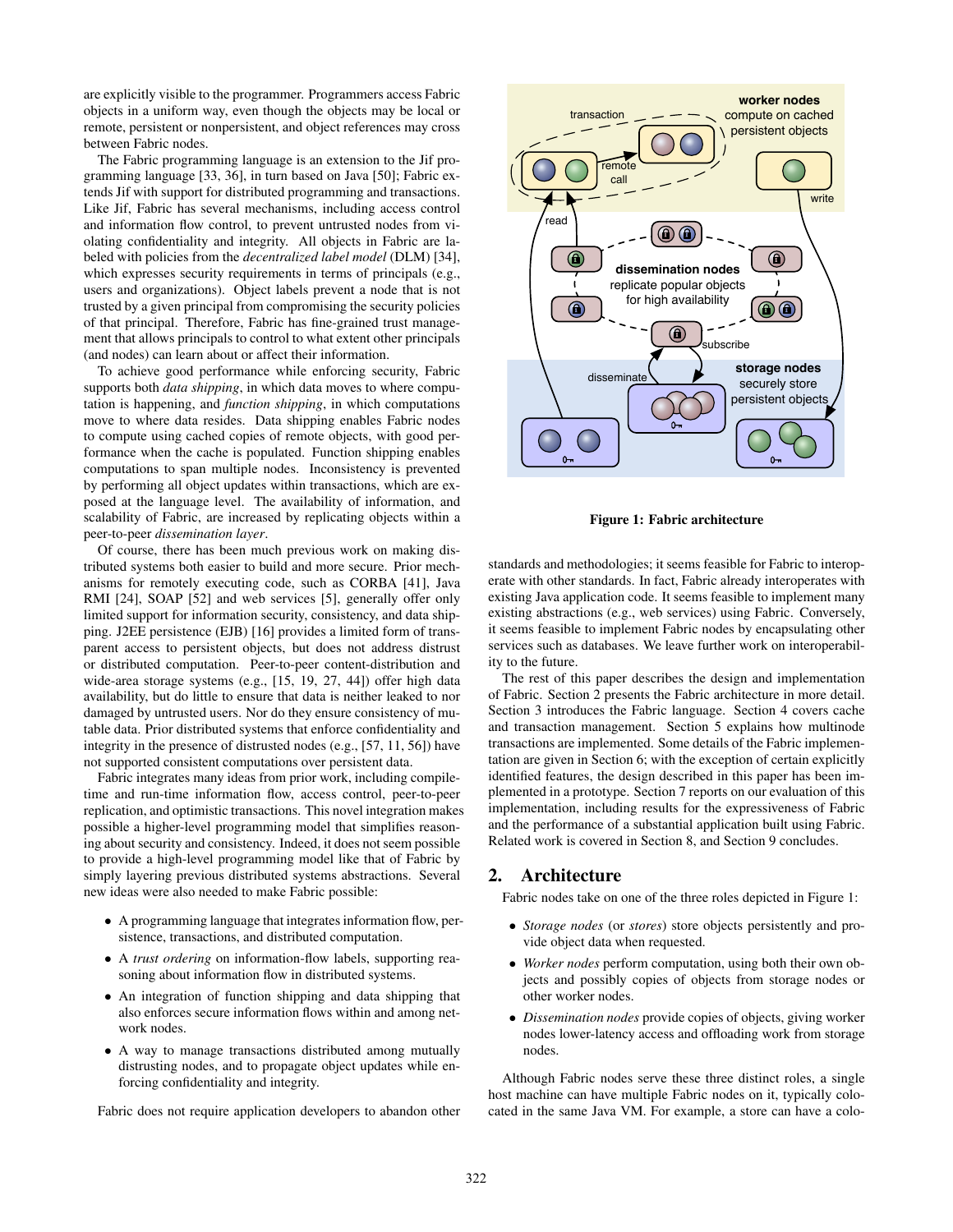cated worker, allowing the store to invoke code at the worker with low overhead. This capability is useful, for example, when a store needs to evaluate a user-defined access control policy to decide whether an object update is allowed. It also gives the colocated worker the ability to efficiently execute queries against the store. Similarly, a worker node can be colocated with a dissemination node, making Fabric more scalable.

# 2.1 Object model

Information in Fabric is stored in objects. Fabric objects are similar to Java objects; they are typically small and can be manipulated directly at the language level. Fabric also has array objects, to support larger data aggregates. Like Java objects, Fabric objects are mutable and are equipped with a notion of identity.

Naming. Objects are named throughout Fabric by object identifiers (*oids*). An object identifier has two parts: a store identifier, which is a fully qualified DNS hostname, and a 64-bit object number (*onum*), which identifies the object on that host. An object identifier can be transmitted through channels external to Fabric, by writing it as a uniform resource locator (URL) with the form fab://store/onum, where store is a fully qualified DNS hostname and *onum* is the object number.

An object identifier is permanent in the sense that it continues to refer to the same object for the lifetime of that object, and Fabric nodes always can use the identifier to find the object. If an object moves to a different store, acquiring an additional oid, the original oid still works because the original store has a surrogate object containing a forwarding pointer. Path compression is used to prevent long forwarding chains.

Knowing the oid of an object gives the power to name that object, but not the power to access it: oids are not capabilities [18]. If object names were capabilities, then knowing the name of an object would confer the power to access any object reachable from it. To prevent covert channels that might arise because adversaries can see object identifiers, object numbers are generated by a cryptographically strong pseudorandom number generator. Therefore, an adversary cannot probe for the existence of a particular object, and an oid conveys no information other than the name of the node that persistently stores the object.

Fabric uses DNS to map hostnames to IP addresses, but relies on X.509 certificates to verify the identity of the named hosts and to establish secure SSL connections to them. Therefore, certificate authorities are the roots of trust and naming, as in the Web.

Fabric applications can implement their own naming schemes using Fabric objects. For example, a naming scheme based on directories and pathnames is easy to implement using a hash map.

Labels. Every object has an associated *label* that describes the confidentiality and integrity requirements associated with the object's data. It is used for information flow control and to control access to the object by Fabric nodes. This label is automatically computed by the Fabric run-time system based on programmer annotations and a combination of compile-time and run-time information flow analysis. Any program accepted by the Fabric type system is guaranteed to pass access control checks at stores, unless some revocation of trust has not yet propagated to the worker running it.

Classes. Every Fabric object, including array objects, contains the oid of its *class object*, a Fabric object representing its class in the Fabric language. The class object contains both the fully-qualified path to its class (which need not be unique across Fabric) and the SHA-256 hash of the class's bytecode (which should be globally unique). The class object creates an unforgeable binding between each object and the correct code for implementing that object. The

class object can also include the actual class bytecode, or the class bytecode can be obtained through an out-of-band mechanism and then checked against the hash. When objects are received over the network, the actual hash is verified against the expected one.

Versions. Fabric objects can be mutable. Each object has a *current version number*, which is incremented when a transaction updates the object. The version number distinguishes current and old versions of objects. If worker nodes try to compute with out-of-date object versions, the transaction commit will fail and will be retried with the current versions. The version number is an information channel with the same confidentiality and integrity as the fields of the object; therefore, it is protected by the same mechanisms.

# 2.2 Security and assumptions

The design of Fabric is intended to allow secure sharing of computations and information, despite the presence of adversaries that control some Fabric nodes. The security of any system rests on assumptions about the threats it is designed to protect against. The assumptions that Fabric makes about adversaries are largely typical, and weak, which strengthens Fabric's security assurance.

Compromised nodes are assumed to be malicious, so they may appear to participate correctly in Fabric protocols, and to execute code correctly, while behaving maliciously. The Fabric run-time exposes some information to Fabric nodes that is not visible at the language level, such as object identifiers and version numbers; this information is visible to compromised nodes, which can attack below the language level of abstraction. Compromised nodes may misuse any information they receive, including cryptographic keys, and may supply corrupted information to other nodes. However, without the corresponding private keys, nodes are assumed not to be able to learn anything about encrypted content except its size, and cannot fake digital signatures. Fabric does not attempt to control read channels [55] at the language level. As with most work on distributed systems, timing and termination channels are ignored.

Network adversaries are assumed not to be able to read or fabricate messages. This assumption is justified in Fabric by using SSL for all network communication. However, an adversary might still learn information about what is happening in Fabric from the size, existence, or timing of network messages. As in other work on distributed systems, these covert channels are ignored. A network adversary can also prevent message delivery. The availability of services written using Fabric therefore depends on an assumption that the network delivers messages eventually.

Fabric users are able to express partial or complete trust in Fabric nodes. Therefore, statements of trust are security assumptions of the users expressing trust. If a user expresses trust in a node, the compromise of that node might harm the security of that user. In fact, the degree of trust expressed bounds the degree to which security might be violated from the perspective of that user.

# 2.3 Storage nodes

Storage nodes (stores) persistently store objects and provide copies of object data on request to both worker nodes and dissemination nodes. Access control prevents nodes from obtaining data they should not see. When a worker requests a copy of an object from a store, the store examines the confidentiality part of the object's label, and provides the object only if the requesting node is trusted enough to read it. Therefore the object can be sent securely in plaintext between the two nodes (though it is of course encrypted by SSL). This access control mechanism works by treating each Fabric node as a principal. Each principal in Fabric keeps track of how much it trusts the nodes that it interacts with. Trust relationships are created by the delegation mechanisms described in Section 3.1.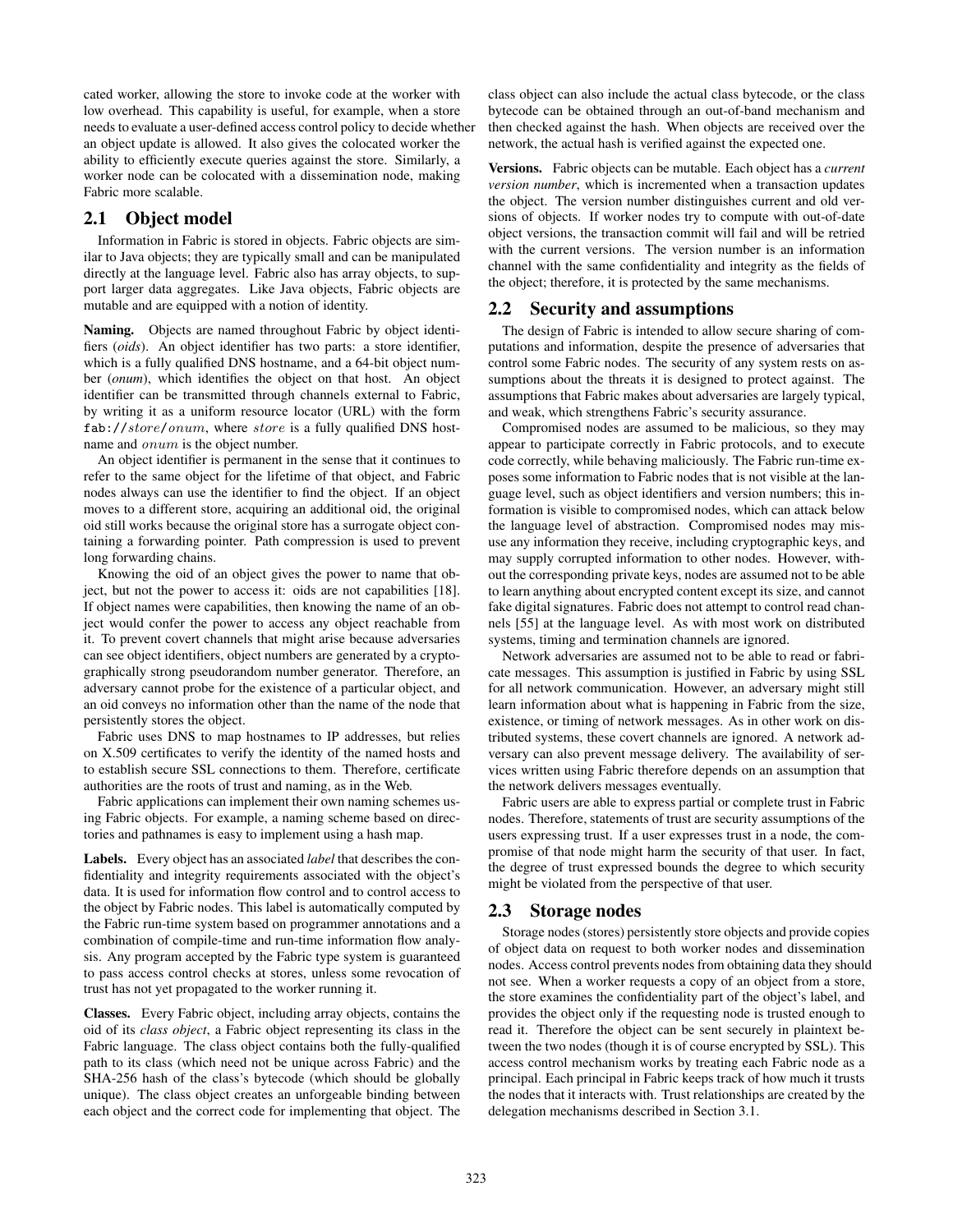Objects on a store are associated with *object groups* containing a set of related objects. When an object is requested by a worker or dissemination node, the entire group is prefetched from the store, amortizing the cost of store operations over multiple objects. Every object in the object group is required to have the same security policy, so that the entire group can be treated uniformly with respect to access control, confidentiality and integrity. The binding between an object and its group is not permanent; the store constructs object groups as needed and discards infrequently used object groups. To improve locality, the store tries to create object groups from objects connected in the object graph.

After a worker fetches an object, it can perform computations using this cached copy, perhaps modifying its state. When the transaction containing these computations completes, the worker commits object updates to the stores that hold objects involved in the transaction. The transaction succeeds only if it is serializable with other transactions at those stores. As with object fetch requests, the store also enforces access control on update requests based upon the degree of trust in the worker and the integrity policies in these objects' labels.

# 2.4 Worker nodes

Workers execute Fabric programs. Fabric programs may be written in the Fabric language. Trusted Fabric programs—that is, trusted by the worker on which they run—may incorporate code written in other languages, such as the Fabric intermediate language, FabIL. However, workers will run code provided by other nodes only if the code is written in Fabric, and signed by a trusted node.

Fabric could, in principle, provide certifying compilation [38], allowing Fabric nodes to check that compiled code obeys the Fabric type system—and therefore that it correctly enforces access control and information flow control—without relying on trusting the compiler or the node that runs it. The design and implementation of this feature are left to future work.

Fabric programs modify objects only inside transactions, which the Fabric programming language exposes to the programmer as a simple atomic construct. Transactions can be nested, which is important for making code compositional. During transactions, object updates are logged in an undo/redo log, and are rolled back if the transaction fails either because of inconsistency, deadlock, or an application-defined failure.

A Fabric program may be run entirely on a single worker that issues requests to stores (or to dissemination nodes) for objects that it needs. This data-shipping approach makes sense if the cost of moving data is small compared to the cost of computation, and if the objects' security policies permit the worker to compute using them.

When data shipping does not make sense, function shipping may be used instead. Execution of a Fabric program may be distributed across multiple workers, by using *remote method calls* to transfer control to other workers. Remote method calls in Fabric differ from related mechanisms such as Java RMI [24] or CORBA [41]:

- The *receiver object* on which the method is invoked need not currently be located at the remote worker (more precisely, cached at it). In fact, the receiver object could be cached at the caller, at the callee, or at neither. Invocation causes the callee worker to cache a copy of the receiver object if it does not yet have a copy.
- The entire method call is executed in its own nested transaction, the effects of which are not visible to other code running on the remote node. These effects are not visible until the commit of the top-level transaction containing the nested

transaction. The commit protocol (Section 4.3) causes all workers participating in the top-level transaction to commit the subtransactions that they executed as part of it.

• Remote method calls are subject to compile-time and runtime access control checks. The caller side is checked at compile time to determine if the callee is trusted enough to enforce security for the method; the callee checks at run time that the calling node is trusted enough to invoke the method that is being called and to see the results of the method (Section 3.5).

Fabric workers are multithreaded and can concurrently serve requests from other workers. Pessimistic concurrency control (locking) is used to isolate transactions in different threads from each other.

One important use of remote calls is to invoke an operation on a worker colocated with a store. Since a colocated worker has lowcost access to persistent objects, this can improve performance substantially. This idea is analogous to a conventional application issuing a database query for low-cost access to persistent data. In Fabric, a remote call to a worker that is colocated with a store can be used to achieve this goal, with two advantages compared to database queries: the worker can run arbitrary Fabric code, and informationflow security is enforced.

## 2.5 Dissemination nodes

To improve the scalability of Fabric, a store can send copies of objects to *dissemination nodes*. Rather than requesting objects from remote or heavily loaded stores, workers can request objects from dissemination nodes. Dissemination nodes improve scalability because they help deal with popular objects that would otherwise turn the stores holding them into bottlenecks. Objects are disseminated at the granularity of object groups, to amortize the costs associated with fetching remote objects.

Stores provide object data in encrypted form on request to dissemination nodes. Receiving encrypted objects does not require as much trust, because the fields of the object are not visible without the object's encryption key, which dissemination nodes do not in general possess.

Fabric has no prescribed dissemination layer; workers may use any dissemination nodes they choose, and dissemination nodes may use whatever mechanism they want to find and provide objects. In the current Fabric implementation, the dissemination nodes form a peer-to-peer content distribution network based on FreePastry [47]. However, other dissemination architectures can be substituted if the interface to workers and stores remains the same.

To avoid placing trust in the dissemination layer, disseminated object groups are encrypted using a symmetric key and signed with the public key of the originating store. The symmetric encryption key is stored in a *key object* that is not disseminated and must be fetched directly from its store. When an object group is fetched, the dissemination node sends the oid of the key object and the random initialization vector needed for decryption. Key objects are ordinarily shared across many disseminated object groups, so workers should not need to fetch them often.

Disseminated object groups are identified by dissemination nodes based on the oid of a contained object called the *head object*. The oid of the head object is exposed in the object group, but other oids in the object group (and the contents of all objects) are hidden by encryption.

To help keep caches up to date, workers and dissemination nodes are implicitly subscribed to any object group they read from a store. When any object in the group is updated, the store sends the updated group to its subscribers. The dissemination layer is responsible for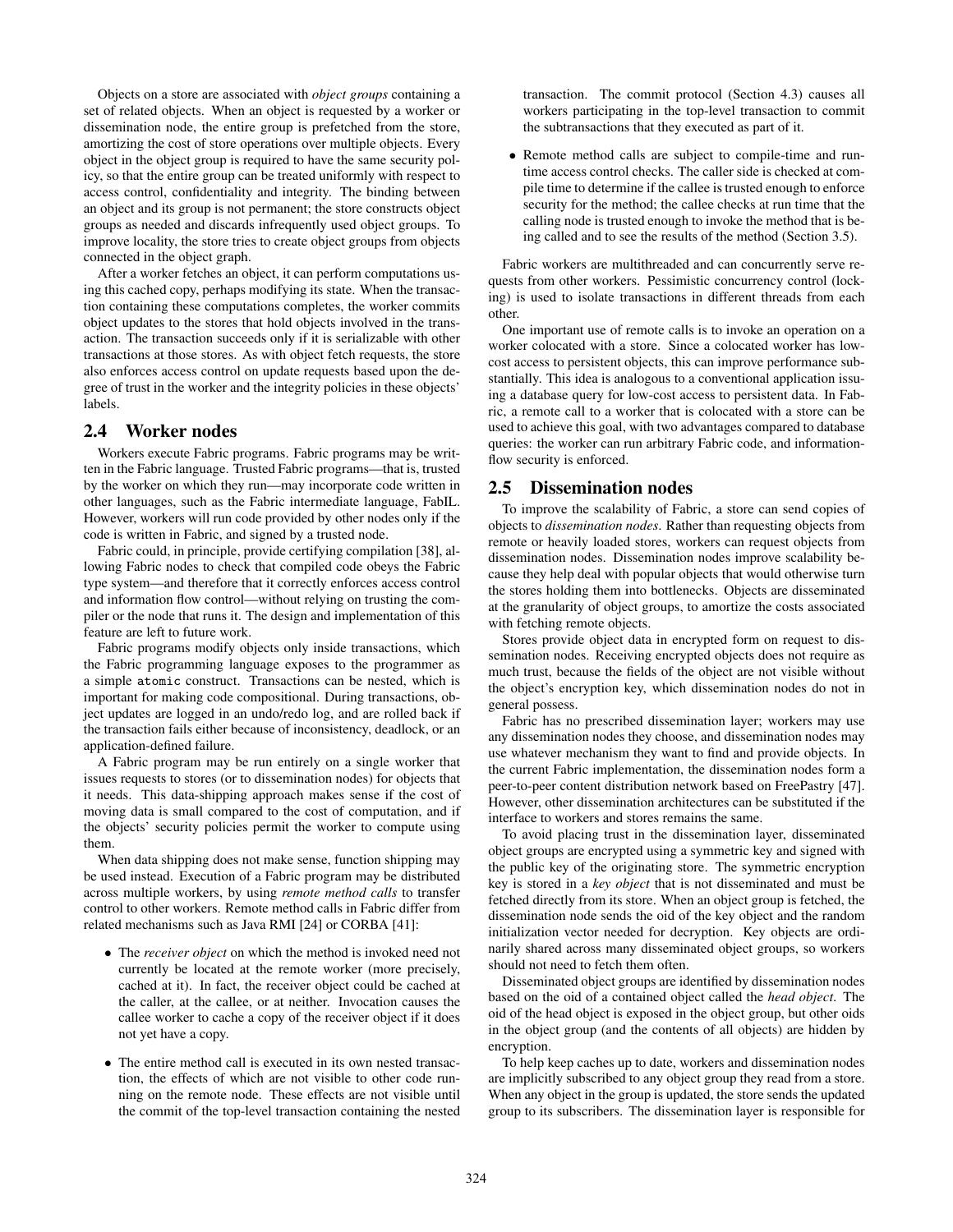pushing updated groups to workers that have read them. A transaction that has read out-of-date data can then be aborted and retried by its worker on receipt of the updated group.

The fetch requests that dissemination nodes receive may allow them to learn something about what workers are doing. To control this information channel, dissemination nodes are assigned a label representing the maximum confidentiality of information that may leak on this channel. Workers use dissemination nodes only for fetch requests that do not leak more than this maximum. Other requests go directly to stores.

# 3. The Fabric language

Fabric offers a high-level programming language for building distributed programs. This language permits code running at a given Fabric node to access objects or code residing at other nodes in the system.

The Fabric programming language is an extension to the Jif programming language [33, 36], which also enforces secure information flow and has been used to build a few significant systems (e.g., [21, 14]). To support distributed programming, Fabric adds two major features to Jif:

- Nested transactions ensure that computations observe and update objects consistently, and support clean recovery from failures.
- Remote method calls (remote procedure calls to methods) allow distributed computations that span many workers.

These features are unusual but not new (e.g., Argus [30] has both, though it lacks data shipping between workers). What *is* new is combining these features with information flow security, which requires new mechanisms so that, for example, transactions do not leak confidential information, and remote calls are properly authorized. To support compile-time and run-time security enforcement for secure distributed computation, Fabric adds a new trust ordering on information flow labels. Further, Fabric extends Jif with new support for trust management, integrated with a public-key infrastructure (PKI).

# 3.1 Principals

Principals capture authority, privilege, and trust in Fabric. Principals represent users, roles, groups, organizations, privileges, and Fabric nodes. As in Jif [33], they are manifested in the Fabric programming language as the built-in type principal.

When running, Fabric code can possess the *authority* of a principal, and may carry out actions permitted to that principal. The authority to act as principal  $p$  can be delegated during a method call, if the method is annotated with a clause where caller $(p)$ . This model of delegating authority has similarities to Java stack inspection [53]; it differs in that authority is statically checked except at remote method calls, where the receiver checks that the caller is sufficiently trusted.

Trust relationships between principals are represented by the *actsfor* relation [35]. If principal  $p$  acts for principal  $q$ , any action by principal  $p$  can be considered to come from principal  $q$  as well. These actions include statements made by principal  $p$ . Thus, this acts-for relationship means  $q$  trusts  $p$  completely. We write this relationship more compactly as  $p \ge q$ . The acts-for relation  $\succeq$  is transitive and reflexive. There is a top principal  $\top$  that acts for all other principals and a bottom principal  $\perp$  that all principals act for. The operators  $\land$  and  $\lor$  can be used to form conjunctions and disjunctions of principals.

The acts-for relation can be used for authorization of an action. The idea is to create a principal that represents the privilege needed to perform the action. Any principal that can act for the privilege principal is then able to perform the action. In Fabric code, an access control check is expressed explicitly using if. To check if user  $\succcurlyeq$ priv, we write:

principal user, priv;

```
...
if (user actsfor priv) {
     ... do action ...
}
```
The Fabric model of principals extends that of Jif 3.0 [13], which represents principals as objects inherited from the abstract class fabric.lang.Principal. Instances of any subclass can be used as principals, and the methods of these classes automatically possess the authority of the instance this—an object acts for at least itself. Principals control their acts-for relationships by implementing a method p.delegatesTo(q), which tests whether q acts for p. This allows a principal to say who can directly act for it; the Fabric run-time system at each worker node automatically computes and caches the transitive closure of these direct acts-for relationships. The run-time system also exposes operations for notifying it that acts-for relationships have been added and removed. These operations cause the acts-for cache to be updated conservatively to remove any information that might be stale. In general, worker nodes may have different partial views of the acts-for relation; this is not a problem, because of the monotonicity of the label system [35].

Unlike in SIF, acts-for relationships can be used by principals to specify the degree to which they trust Fabric nodes. Fabric nodes are represented as first-class objects in Fabric, and they are also principals. For example, a storage node might be represented as a variable s. The test s actsfor p would then test whether p trusts s. This would always be the case if the principal p were stored at store s.

Principals implement their own authentication. Principal objects have an authenticate method that implements authentication and also optionally some authorization. This method takes as an argument an *authentication proof* that establishes the right of the caller to perform an action, provided to authenticate as a closure. Principals can implement authentication proofs in many ways—for example, using digital signatures or even passwords. Authentication proofs allow trust to be bootstrapped in Fabric. For example, if user u wants to start using Fabric from a new worker w, the user can establish that the worker is trusted by adding the acts-for relation  $w \geq u$ . To add the relation requires the authority of u, so code on the worker makes a remote call to u.authenticate on another, trusted worker, passing an authentication proof and a closure that invokes u.addDelegatesTo(w).

Fabric has a built-in way to authenticate worker nodes as corresponding to their Fabric worker node objects. This is accomplished using X.509 certificates [23] that include the node's hostname and the oid of its principal object. Whether the certificates of a given certificate authority are accepted is decided by the Fabric node receiving them.

# 3.2 Labels

Information security is provided by information flow control. All information is labeled with policies for confidentiality and integrity. These labels are propagated through computation using compiletime type checking, but run-time checks are used for dynamic policies and to deal with untrusted nodes.

Information flow security policies are expressed in terms of principals, which is important because it enables the integration of access control and information flow control. A key use of this integra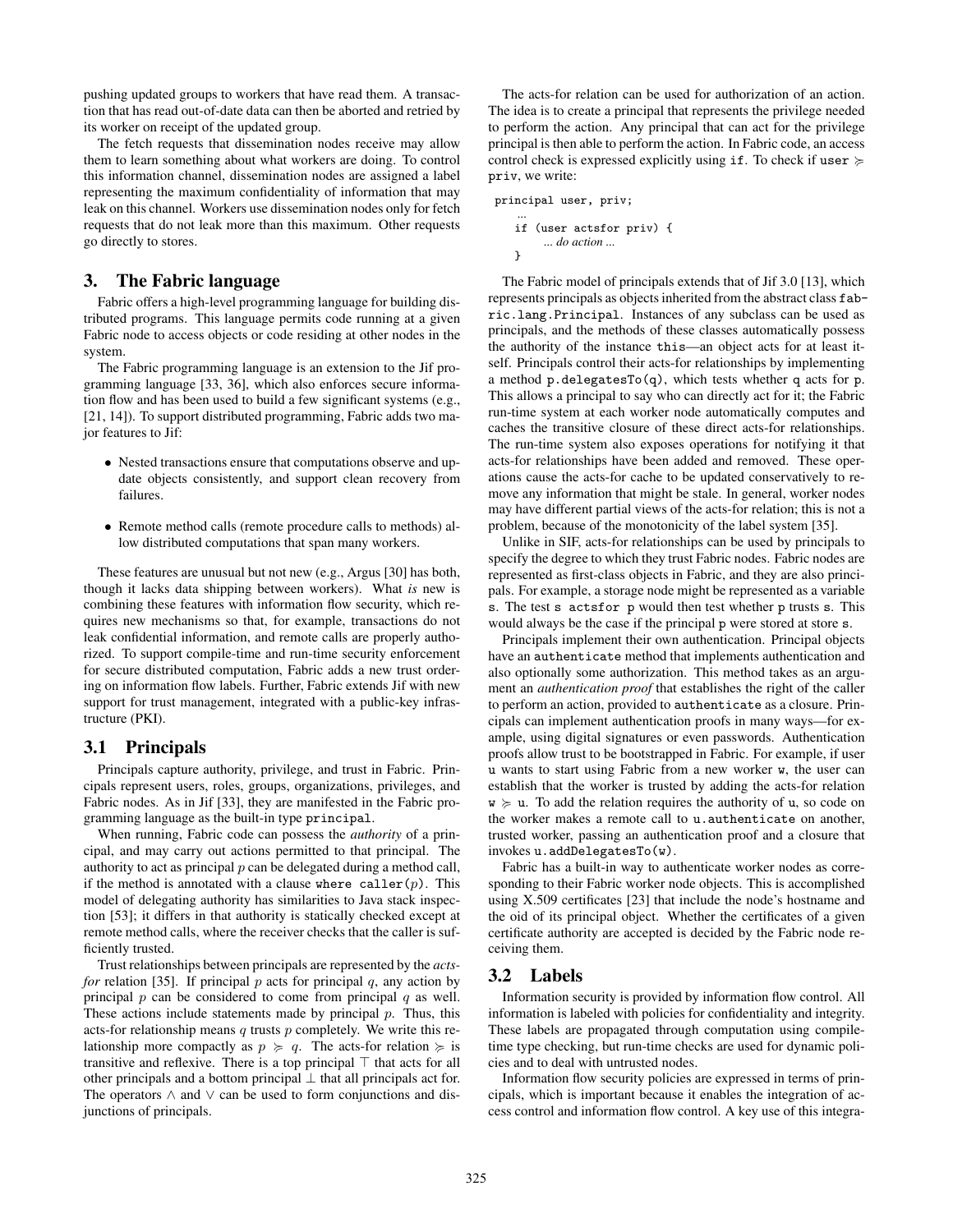tion is for authorizing the downgrading of information flow policies through declassification (for confidentiality) and endorsement (for integrity).

For example, the confidentiality policy alice→bob says that principal alice owns the policy and that she permits principal bob to read it. Similarly, the integrity policy alice←bob means that alice permits bob to affect the labeled information. A label is simply a set of such policies, such as {alice→bob; bob→alice}.

These *decentralized labels* [35] keep track of *whose* security is being enforced, which is useful for Fabric, where principals need to cooperate despite mutual distrust. On a worker w trusted by alice (i.e.,  $w \geq a$ lice), information labeled with the policy alice→bob can be explicitly declassified by code that is running with the authority of alice, removing that policy from its label.

Information flow ordering. The Fabric compiler checks information flows at compile time to ensure that both explicit and implicit [17] information flows are secure. The *information flow ordering*  $L_1 \subseteq L_2$  captures when information flow from  $L_1$  to  $L_2$  is secure. For example, we have {alice  $\rightarrow$  bob}  $\subseteq$  {charlie  $\rightarrow$ dora} exactly when charlie  $\succcurlyeq$  alice, and dora  $\succcurlyeq$  bob or  $\text{dora} \geq \text{alice}^1$  Integrity works the opposite way, because integrity policies allow flow from trusted sources to untrusted recipients: the relationship {alice ← bob}  $\sqsubseteq$  {charlie ← dora} holds iff we have alice  $\succcurlyeq$  charlie, and bob  $\succcurlyeq$  dora or bob  $\succcurlyeq$ charlie. See [34] for more justification of these rules.

The following code illustrates these rules. The assignment from y to x (line 3) is secure because the information in y can be learned by fewer readers (only bob rather than both bob and charlie). The assignment from x to y (line 4) is rejected by the compiler, because it permits charlie to read the information. However, the second assignment from x to y (line 6) is allowed because it occurs in a context where charlie is known to act for bob, and can therefore already read any information that bob can.

 int {alice→bob} x; int {alice→bob, charlie} y;  $3 \times = y$ ; // OK: bob  $\succ$  (bob  $\vee$  charlie) y = x; // Invalid if (charlie actsfor bob) {  $y = x$ ; // OK: (bob  $\vee$  charlie)  $\succcurlyeq$  bob *7* }

Trust ordering. Fabric extends the DLM by defining a second ordering on labels, the *trust ordering*, which is useful for reasoning about the enforcement of policies by a partially trusted platform. A label  $L_1$  may require at least as much *trust* as a label  $L_2$ , which we write as  $L_1 \geq L_2$  by analogy with the trust ordering on principals. If  $L_1$  requires at least as much trust as  $L_2$ , then any platform trusted to enforce  $L_1$  is also trusted to enforce  $L_2$ . This happens when  $L_1$  describes confidentiality and integrity policies that are at least as strong as those in  $L_2$ ; unlike in the information flow ordering, integrity is not opposite to confidentiality in the trust ordering.

Therefore, both confidentiality and integrity use the same rules in the trust ordering: both {alice  $\rightarrow$  bob}  $\succ$  {charlie  $\rightarrow$  dora} and  $\{ \text{alice} \leftarrow \text{bob} \} \succ \{ \text{charlie} \leftarrow \text{dora} \}$  are true exactly when  $\mathtt{alice} \succcurlyeq \mathtt{charlie}$  and  $\mathtt{bob} \succcurlyeq \mathtt{dora} \vee \mathtt{charlie}.$ 

Figure 2 depicts how the two label orderings relate. In the information flow ordering, the least label describes information that can be used everywhere, because it is public and completely trustworthy:  $\{\perp \rightarrow \perp, \top \leftarrow \top\}$ . The greatest label describes information



Figure 2: Orderings on the space of labels

that can be used nowhere, because it is completely secret and completely untrustworthy:  $\{\top \rightarrow \top; \bot \leftarrow \bot\}$ . In the trust ordering, the least label describes information that requires no trust to enforce its security, because it is public and untrusted:  $\{\perp \rightarrow \perp, \perp \leftarrow \perp\}$ . Because policies owned by  $\perp$  can be dropped, this is the default label, which can be written as {}. The greatest label in the trust ordering is for information that is maximally secret and trusted:  $\{T \rightarrow T; T \leftarrow T\}.$ 

# 3.3 Object labels

Every Fabric object has a single immutable label that governs the use of information in that object. The label determines which storage nodes can store the object persistently and which worker nodes can cache and compute directly on the object. It also controls which object groups an object may be part of and which key objects may be used to encrypt it. This is a simplification of Jif, which permits object fields to have different labels. Jif objects whose fields have different labels can be encoded as Fabric objects by introducing an additional level of indirection.

An object with label  $L<sub>o</sub>$  may be stored securely on a store n if the store is trusted to enforce  $L<sub>o</sub>$ . Recalling that n can be used as a principal, this condition is captured formally using the trust ordering on labels:

$$
\{\top \to n; \top \leftarrow n\} \succcurlyeq L_o \tag{1}
$$

To see this, suppose  $L_o$  has a confidentiality policy  $\{p \rightarrow q\}$ , which is equivalent to  $\{p \to p \lor q\}$ . Condition 1 implies  $n \succcurlyeq p$  or  $n \succcurlyeq q$  either  $p$  must trust  $n$ , or  $p$  must believe that  $n$  is allowed to read things that q is allowed to read. Conversely, if  $L<sub>o</sub>$  has an integrity policy  $\{p \leftarrow q\}$ , we require the same condition,  $n \geq p \vee q$ —either p trusts n, or p believes that n is allowed to affect things that  $q$  is. Therefore we can write  $L(n)$  to denote the label corresponding to node *n*, which is  $\{\top \rightarrow n; \top \leftarrow n\}$ , and express condition 1 simply as  $L(n) \geq L_o$ .

Fabric classes may be parameterized with respect to labels or principals, so different instances of the same class may have different labels. This allows implementation of reusable classes, such as data structures that can hold information with different labels.

By design, Fabric does not provide *persistence by reachability* [3], because it can lead to unintended persistence. Therefore, constructors are annotated to indicate on which store the newly created object should be made persistent. The call new  $C@s$  (...) creates a new object of class C whose store is identified by the variable s. No communication with the store is needed until commit. If the store of an object is omitted, the new object is created at the same store as the object whose method calls new. Objects may have non-final fields

<sup>&</sup>lt;sup>1</sup>The final disjunct is there because alice is implicitly a reader in her own policy; the policy alice→bob is equivalent to alice→bob∨alice, also written as alice→bob, alice.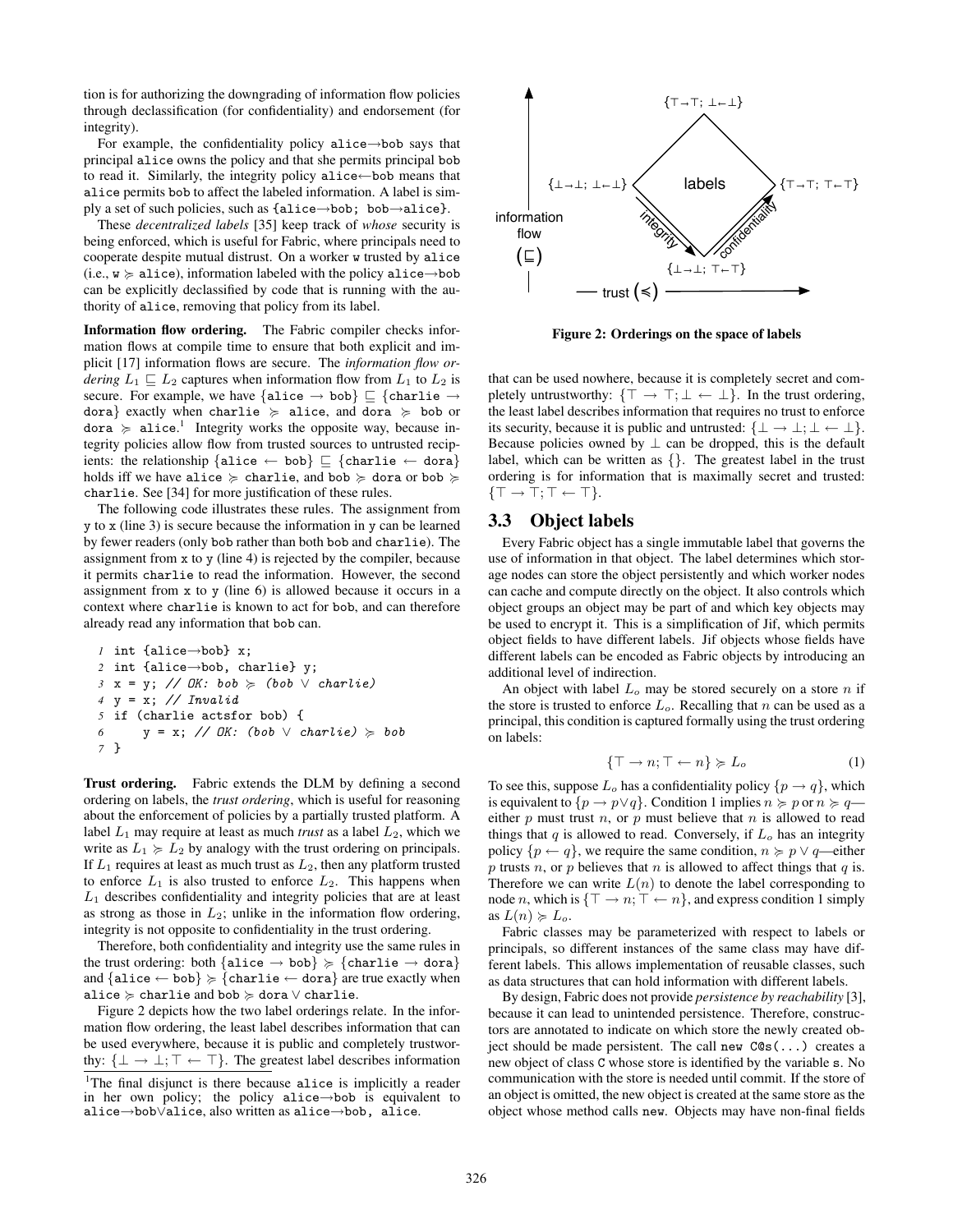```
1 void m1{alice←} () {
2 Worker w = findWorker("bob.cs.cornell.edu");
3 if (w actsfor bob) {
4 int{alice→bob} data = 1;
5 int{alice→} y = m2@w(data);
6 }
7 }
8
9 int{alice→bob} m2{alice←} (int{alice→bob} x) {
10 return x+1;
11 }
```
#### Figure 3: A remote call in Fabric

that are marked transient. These transient fields are not saved persistently, which is similar to their treatment by Java serialization.

# 3.4 Tracking implicit flows

Information can be conveyed by program control flow. If not controlled, these *implicit flows* can allow adversaries to learn about confidential information from control flow, or to influence highintegrity information by affecting control flow.

Fabric controls implicit flows through the *program-counter label*, written  $L_{\text{pc}}$ , which captures the confidentiality and integrity of control flow. The program-counter label works by constraining side effects; to assign to a variable x with label  $L<sub>x</sub>$ , Fabric requires  $L_{\text{pc}} \sqsubseteq L_x$ . If this condition does not hold, either information with a stronger confidentiality policy could leak into  $x$  or information with a weaker integrity policy could affect x.

Implicit flows cross method-call boundaries, both local and remote. To track these flows, object methods are annotated with a *begin label* that constrains the program counter label of the caller. The  $L_{\text{pc}}$  of the caller must be lower than or equal to the begin label. Implicit flows via exceptions and other control flow mechanisms are also tracked [33].

Because implicit flows are controlled, untrusted code and untrusted data cannot affect high-integrity control flow unless an explicit downgrading action is taken, using the authority of the principals whose integrity policies are affected. Further, because Fabric enforces robustness [12], untrusted code and untrusted data cannot affect information release. Thus, Fabric provides general protection against a wide range of security vulnerabilities.

# 3.5 Remote calls

Distributed control transfers are always explicit in Fabric. Fabric introduces the syntax  $o.m@w(a_1,...,a_n)$  to signify a remote method call to the worker node identified by variable w, invoking the method m of object o. Figure 3 shows example code in which at line 5, a method m1 calls a method m2 on the same object, but at a remote worker that is dynamically looked up using its hostname. If the syntax @w is omitted, the method call is always local, even if the object o is not cached on the current node (in this case the object will be fetched and the method invoked locally).

Remote method calls are subject to both compile-time and runtime checking. The compiler permits a call to a remote method only if it can statically determine that the call is secure. Information sent to a worker w can be read by the worker, so all information sent in the call (the object, the arguments, and the implicit flow) must have labels  $L_s$  where  $L_s \subseteq {\{\top \rightarrow w\}}$ . For example, in Figure 3, the variable data, with label  $\{ \text{alice} \rightarrow \text{bob} \}$ , can be passed to method m2 only because the call happens in a context where it is known that  $w \succcurlyeq$  bob, and hence  $\{\text{alice} \rightarrow \text{bob}\} \sqsubseteq {\top \rightarrow w}.$ 

Information received from w can be affected by it, so by a similar argument, all returned information must have labels  $L<sub>r</sub>$  where  $\{\top \leftarrow \mathbf{w}\} \sqsubseteq L_r.$ 

The recipient of a remote method call has no *a priori* knowledge that the caller is to be trusted, so run-time checking is needed. When a call occurs from sender worker sw to receiver worker rw, the receiver checks all information sent or received at label L (including implicit flows), to ensure that  $L(\mathbf{sw}) \geq L$ . For example, when bob.cs.cornell.edu receives the remote call to m2, purporting to provide integrity  $\{ \text{alice} \leftarrow \}$ , it will check that the calling worker has the authority of alice. Additional compile-time checks prevent these run-time checks from leaking information themselves.

For example, when the code of Figure 3 invokes method m1, the node w will check that the calling node acts for alice, because the initial integrity of the method is  $\{ \text{alice} \leftarrow \text{alice} \}$  (written in the code using the shorthand  $\{ \text{alice} \leftarrow \}$ ).

# 3.6 Transactions

All changes to Fabric objects take place inside transactions, to provide concurrency control and ensure consistency of reads and writes. A transaction is indicated in Fabric code by the construct atomic  $\{ S \}$ , where S is a sequence of statements. The semantics is that the statement  $S$  is executed atomically and in isolation from all other computations in Fabric. In other words, Fabric enforces serializability of transactions.

Accesses to mutable fields of Fabric objects are not permitted outside transactions. Reads from objects are permitted outside transactions, but each read is treated as its own transaction.

If S throws an exception, it is considered to have failed, and is aborted. If  $S$  terminates successfully, its side effects become visible outside its transaction. Failure due to conflict with other transactions causes the atomic block to be retried automatically. If the maximum number of retries is exceeded, the transaction is terminated.

Transactions may also be explicitly retried or aborted by the programmer. A retry statement rolls back the enclosing atomic block and restarts it from the beginning; an abort statement also rolls back the enclosing atomic block, but results in throwing the exception UserAbortException. Aborting a transaction creates an implicit flow; therefore, Fabric statically enforces that the  $L_{\text{pc}}$  of the abort is lower than or equal to the  $L_{\text{pc}}$  of the atomic block:  $L_{\text{pc}}^{\text{abort}} \sqsubseteq L_{\text{pc}}^{\text{atomic}}$ . Exceptions generated by S are checked similarly.

Atomic blocks may be used even during a transaction, because Fabric allows nested transactions. This allows programmers to enforce atomicity without worrying about whether their abstractions are at "top level" or not. Atomic blocks can also be used as a way to cleanly recover from application-defined failures, via abort.

Multi-worker computations take place in atomic, isolated transactions that span all the workers involved. The Fabric runtime system ensures that when multiple workers use the same object within a transaction, updates to the object are propagated between them as necessary (Section 5.1).

Transactions are single-threaded; new threads cannot be started inside a transaction, though a worker may run multiple transactions concurrently. This choice was made largely to simplify the implementation, though it maps well onto many of the applications for which Fabric is intended.

Fabric uses a mix of optimistic and pessimistic concurrency control. In the distributed setting, it is optimistic, because worker nodes are allowed to compute on objects that are out of date. However, to coordinate threads running on the same worker, Fabric uses pessimistic concurrency control in which threads acquire locks on objects. Edge chasing [10] allows distributed deadlocks to be detected in Fabric.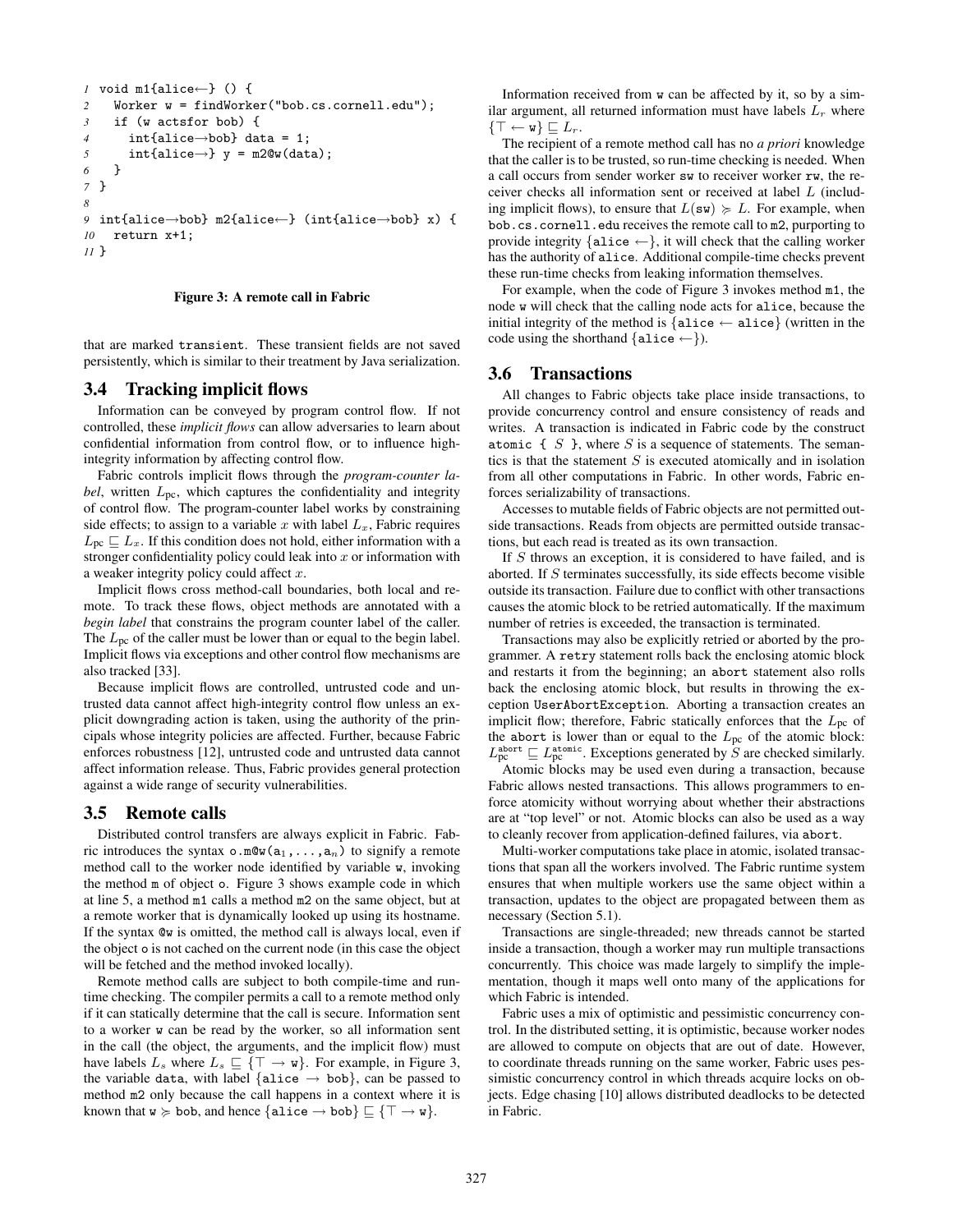# 3.7 Java interoperability

Fabric programs can be written with a mixture of Java, Fabric, and FabIL (the Fabric intermediate language). FabIL is an extension to Java that supports transactions and remote calls, but not information flow labels or static information flow control. More concretely, FabIL supports the atomic construct and gives the ability to invoke methods and constructors with annotations @w and @s respectively. Transaction management is performed on Fabric and FabIL objects but not on Java objects, so the effects of failed transactions on Java objects are not rolled back. The use of FabIL or Java code in Fabric programs offers lower assurance to principals who trust the nodes running this code, but it does not undermine the security assurance offered by the system. FabIL can be convenient for code whose security properties are not accurately captured by static information flow analysis, making the labels of the full Fabric language counterproductive. An example is code implementing cryptography.

# 4. Caches and transactions

A Fabric worker node holds versions of some subset of all Fabric objects. This subset includes nonpersistent objects allocated by the worker node itself, as well as cached versions of objects from stores. During computation on a worker, references to objects not yet cached at the worker may be followed. The worker then issues read requests for the missing objects, either to the dissemination layer or directly to stores. The dissemination layer or store then responds with an object group that includes the requested object.

# 4.1 Transaction bookkeeping

During computation on a worker, reads and writes to objects are logged. The first write to an object during a transaction also logs the prior state of the object so that it can be restored in case the transaction aborts. Because transactions can be nested, transaction logs are hierarchical. When a local subtransaction commits, its log is merged with the parent transaction log.

To reduce logging overhead, the copy of each object at a worker is stamped with a reference to the last transaction that accessed the object. No logging needs to be done for an access if the current transaction matches the stamp.

#### 4.2 Versions and transaction management

Each object contains a version number that is incremented when the object is updated by a top-level transaction. At commit time, the version numbers of read objects are compared against the authoritative versions at the store, to determine whether the transaction used up-to-date information.

To conserve memory, cached objects may be *evicted* if they have no uncommitted changes. In the current implementation, eviction is accomplished automatically by the Java run-time system, because cached objects are referenced using a Java SoftReference object. The worker records the version numbers of read objects for use at commit time.

When worker w commits to store s, the commit includes the versions of objects read and written during the transaction and the new data for the written objects. For security, the store checks the label  $L<sub>o</sub>$  of each updated object to ensure that w is trusted to modify the object; the test is  $L(\mathbf{w}) \geq L_o$ . This check also ensures that the version number reported by the worker is meaningful.

#### 4.3 Hierarchical commit protocol

In general, a transaction may span worker nodes that do not trust each other. This creates both integrity and confidentiality concerns. An untrusted node cannot be relied to commit its part of a transaction correctly. More subtly, the commit protocol might also cause



Figure 4: A hierarchical, distributed transaction

an untrusted node to learn information it should not. Just learning the identities of other nodes that participated in a transaction could allow sensitive information to be inferred. Fabric's hierarchical twophase commit protocol avoids these problems.

For example, consider a transaction that updates objects owned by a bank and other objects owned by an airline, perhaps as part of a transaction in which a ticket is purchased (see Figure 4). The bank and the airline do not necessarily trust each other; nor do they trust the customer purchasing the ticket. Therefore some computation is run on workers managed respectively by the bank and the airline. When the transaction is to be committed, some updates to persistent objects are recorded on these different workers.

Because the airline and the bank do not trust the customer, their workers will reject remote calls from the customer—the customer's worker lacks sufficient integrity. Therefore, this scenario requires the customer to find a trusted third party. As shown in the figure, a third-party broker can receive requests from the customer, and then invoke operations on the bank and airline. Because the broker runs at a higher integrity level than the customer that calls it, Fabric's endorsement mechanism must be used to boost integrity. This reflects a security policy that anyone is allowed to make requests of the broker. It is the responsibility of the broker to sanitize and check the customer request before endorsing it and proceeding with the transaction.

The hierarchical commit protocol begins with the worker that started the top-level transaction. It initiates commit by contacting all the stores for whose objects it is the current writer, and all the other workers to which it has issued remote calls. These other workers then recursively do the same, constructing a *commit tree*. This process allows all the stores involved in a transaction to be informed about the transaction commit, without relying on untrusted workers to choose which workers and stores to contact and without revealing to workers which other workers and stores are involved in the transaction lower down in the commit tree. The two-phase commit protocol then proceeds as usual, except that messages are passed up and down the commit tree rather than directly between a single coordinator and the stores.

Of course, a worker in this tree could be compromised and fail to correctly carry out the protocol, causing some stores to be updated in a way that is inconsistent with other stores. However, a worker that could do this could already have introduced this inconsistency by simply failing to update some objects or by failing to issue some remote method calls. In our example above, the broker could cause payment to be rendered without a ticket being issued, but only by violating the trust that was placed in it by the bank and airline. The customer's power over the transaction is merely to prevent it from happening at all, which is not a security violation.

Once a transaction is prepared, it is important for the availabil-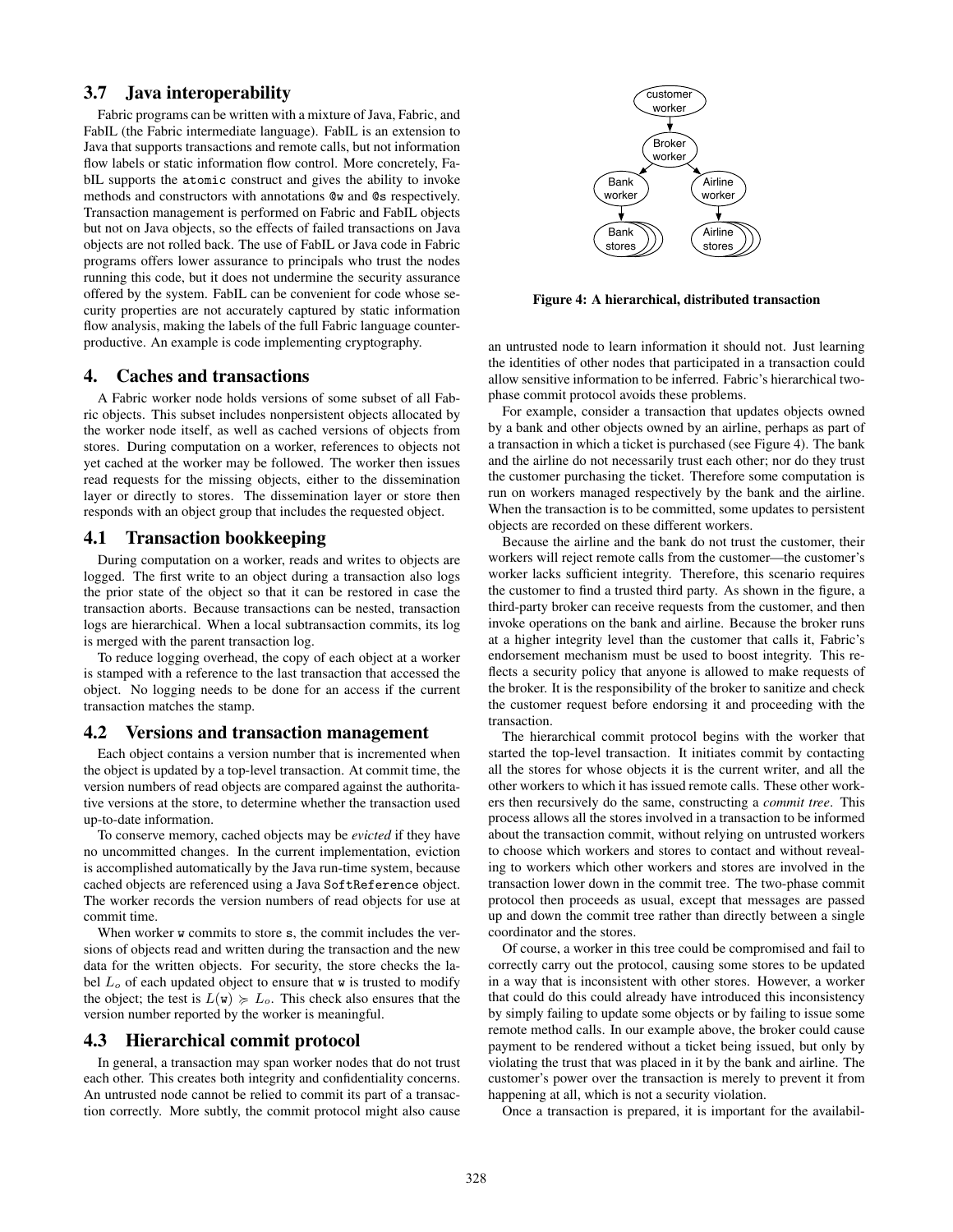ity of the stores involved that the transaction is committed quickly. The transaction coordinator should remain available, and if it fails after the prepare phase, it must recover in a timely way. An unavailable transaction coordinator could become an availability problem for Fabric, and the availability of the coordinator is therefore a trust assumption. To prevent denial-of-service attacks, prepared transactions are timed out and aborted if the coordinator is unresponsive. In the example given, the broker can cause inconsistent commits by permanently failing after telling only the airline to commit, in which case the bank will abort its part of the transaction. This failure is considered a violation of trust, but in keeping with the security principles of Fabric, the failing coordinator can only affect the consistency of objects whose integrity it is trusted to enforce. This design weakens Fabric's safety guarantees in a circumscribed way, in exchange for stronger availability guarantees.

# 4.4 Handling failures of optimism

Computations on workers run transactions optimistically, which means that a transaction can fail in various ways. The worker has enough information to roll the transaction back safely in each case. At commit time the system can detect inconsistencies that have arisen because another worker has updated an object accessed during the transaction. The stores inform the workers which objects involved in the transaction were out of date; the workers then flush their caches of the stale objects before retrying.

Another possible failure is that the objects read by the transaction are already inconsistent, breaking invariants on which the code relies. Broken invariants can lead to errors in the execution of the program. Incorrectly computed results are not an issue because they will be detected and rolled back at commit time. Exceptions may also result, but as discussed earlier, exceptions also cause transaction failure and rollback. Finally, a computation might diverge rather than terminate. Fabric handles divergence by retrying transactions that are running too long. On retry, the transaction is given more time in case it is genuinely a long-running transaction. By geometrically growing the retry timeout, the expected run time is inflated by only a constant factor.

Because Fabric has subscription mechanisms for refreshing workers and dissemination nodes with updated objects, the object cache at a worker should tend to be up to date, and inconsistent computations can be detected before a transaction completes.

# 5. Distributed computation

Fabric transactions can be distributed across multiple workers by executing remote calls within a transaction. The whole transaction runs in isolation from other Fabric transactions, and its side effects are committed atomically. The ability to distribute transactions is crucial for reconciling expressiveness with security. Although some workers are not trusted enough to read or write some objects, it is secure for them to perform these updates by calling code on a sufficiently trusted worker.

#### 5.1 Writer maps

An object can be accessed and updated by multiple workers within a distributed transaction, each of which may be caching the object. This is challenging. For consistency, workers need to compute on the latest versions of the shared object as they are updated. For performance, workers should be able to locally cache objects that are shared but not updated. For security, updates to an object with confidentiality  $L$  should not be learned by a worker c unless  $L \sqsubseteq {\{\top \rightarrow c\}}$ . To allow workers to efficiently check for updates to objects they are caching, without revealing information to workers not trusted to learn about updates, Fabric introduces *writer maps*.



Figure 5: Logs of nested distributed transactions

If an object is updated during a distributed transaction, the node performing the update becomes the object's *writer* and stores the definitive copy of the object. If the object already has a writer, it is notified and relinquishes the role (this notification is not a covert channel because the write must be at a level lower than the object's label, which the current writer is already trusted to read). The change of object writer is also recorded in the writer map, which is passed through the distributed computation along with control flow.

The writer map contains two kinds of mappings: writer mappings and label mappings. An update to object o at worker w adds a writer mapping with the form  $hash(oid, tid, key) \mapsto \{w\}_{key}$ , where oid is the oid of object o, tid is the transaction identifier, and key is the object's encryption key, stored in its key object. This mapping permits a worker that has the right to read or write o—and therefore has the encryption key for o—to learn whether there is a corresponding entry in the writer map, and to determine which node is currently the object's writer. Nodes lacking the key cannot exploit the writer mapping because without the key, they cannot verify the hash. Because the transaction id is included in the hash, they also cannot watch for the appearance of the same writer mapping across multiple transactions.

Label mappings support object creation. The creation of a new object with oid oid adds an entry with the form  $hash(oid) \rightarrow$ oid<sub>label</sub>, where oid<sub>label</sub> is the oid of the object's label, which contains the object's encryption key. This second kind of mapping allows a worker to find the encryption key for newly created objects, and then to check the writer map for a mapping of the first kind.

The writer map is an append-only structure, so if an untrusted worker fails to maintain a mapping, it can be restored. The size of the writer map is a covert channel, but the capacity of this channel is bounded by always padding out the number of writer map entries added by each worker to the next largest power of 2, introducing dummy entries containing random data as needed. Therefore a computation that modifies n objects leaks at most  $\lg \lg n$  bits of information.

#### 5.2 Distributed transaction management

To maintain consistency, transaction management must in general span multiple workers. A worker maintains transaction logs for each top-level transaction it is involved in. These transaction logs must be stored on the workers where the logged actions occurred, because the logs may contain confidential information that other workers may not see. Figure 5 illustrates the log structures that could result in a distributed transaction involving two workers. In the figure, a transaction (A) starts on worker 1, then starts a nested subtransaction (B), then calls code on worker 2, which starts another subtransaction (C) there. That code then calls back to worker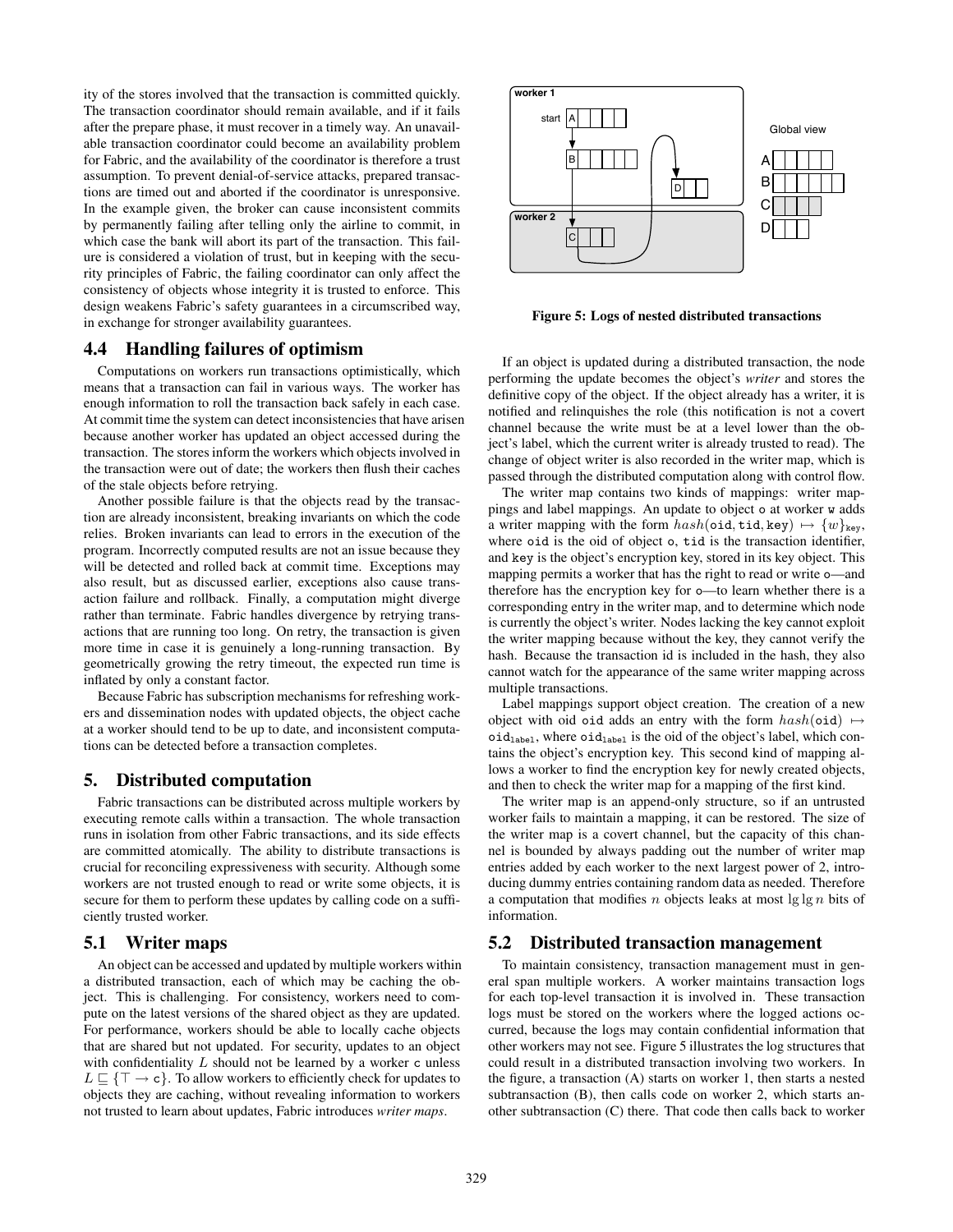1, starting a third subtransaction (D). Conceptually, all the transaction logs together form a single log that is distributed among the participating workers, as shown on the right-hand side. When D commits, its log is conceptually merged with the log of C, though no data is actually sent. When C commits, its log, including the log of D, is conceptually merged with that of B. In actuality, this causes the log of D to be merged with that of B, but the log for C remains on worker 2. When the top-level transaction commits, workers 1 and 2 communicate with the stores that they have interacted with, using their respective parts of the logs.

# 6. Implementation

The Fabric implementation uses a mixture of Java, FabIL, and Fabric code. Not counting code ported to FabIL from earlier Java and Jif libraries, the implementation includes a total of 33k lines of code.

In addition to a common base of 6.5k lines of code supporting the worker, store, and dissemination nodes, the worker is implemented as 6.4k lines of Java code and 4.6k lines of FabIL code; the store is 2.8k lines of Java; and the dissemination layer is 1.5k lines of Java code. In addition, some of the GNU Classpath collection libraries have been ported to FabIL for use by Fabric programs (another 12k lines of code),

The Fabric compiler, supporting both Fabric and FabIL source files, is a 14k-line extension to the Jif 3.3 compiler [36], itself a 13k-line extension to the Polyglot compiler framework [39].

Implementing Fabric in Java has the advantage that it supports integration with and porting of legacy Java applications, and access to functionality available in Java libraries. However, it limits control over memory layout and prevents the use of many implementation techniques. In an ideal implementation, the virtual machine and JIT would be extended to support Fabric directly. For example, the Java SoftReference capability that is used for eviction could be implemented with fewer indirections. We leave VM extensions to future work.

# 6.1 Store

The current store implementation uses Berkeley DB [40] as a backing store in a simple way: each object is entered individually with its oid as its key and its serialized representation as the corresponding value. Because stores cache both object groups and object versions in memory, and because workers are able to aggressively cache objects, the performance of this simple implementation is reasonable for the applications we have studied. For write-intensive workloads, object clustering at the backing store is likely to improve performance; we leave this to future work.

It is important for performance to keep the representation of an object at a store and on the wire compact. Therefore, references from one object to another are stored as onums rather than as full oids. A reference to an object located at another Fabric node is stored as an onum that is bound at that store to the full oid of the referenced object. This works well assuming most references are to an object in the same store.

# 6.2 Dissemination layer

The current dissemination layer is built using FreePastry [47], extended with proactive popularity-based replication based on Beehive [43] and with propagation of object updates. The popularitybased replication algorithm replicates objects according to their popularity, with the aim of achieving a constant expected number of hops per lookup.

The Fabric dissemination layer also propagates updates to object groups. Requests to stores fetch encrypted object groups and establish subscriptions for those groups. When a store notifies a dissemination node about an update, that node propagates the update through the dissemination layer, invalidating old versions of the group.

One standard configuration of Fabric worker nodes includes a colocated dissemination node to which dissemination layer requests are directed; with this configuration, the size of the dissemination layer scales in the number of worker nodes.

# 6.3 Unimplemented features

Most of the Fabric design described in this paper has been implemented in the current prototype. A few features are not, though no difficulties are foreseen in implementing them: distributed deadlock detection via edge chasing [10], timeout-based abort of possibly divergent computations, early detection of inconsistent transactions based on updates from subscriptions, path compression for pointer chains created by mobile objects, and avoidance of read channels at dissemination nodes.

## 7. Evaluation

## 7.1 Course Management System

To examine whether Fabric can be used to build real-world programs, and how its performance compares to common alternatives, we ported a portion of a course management system (CMS) [6] to FabIL. CMS is a 54k line J2EE web application written using EJB 2.0 [16], backed by an Oracle database. It has been used for course management at Cornell University since 2005; at present, it is used by more than 40 courses and more than 2000 students.

#### Implementation.

CMS uses the model/view/controller design pattern; the model is implemented with Enterprise JavaBeans using Bean-Managed Persistence. For performance, hand-written SQL queries are used to implement lookup and update methods, while generated code manages object caches and database connections. The model contains 35 Bean classes encapsulating students, assignments, courses, and other abstractions. The view is implemented using Java Server Pages.

We ported CMS to FabIL in two phases. First, we replaced the Enterprise JavaBean infrastructure with a simple, non-persistent Java implementation based on the Collections API. We ported the entire data schema and partially implemented the query functionality of the model, focusing on the key application features. Of the 35 Bean classes, 5 have been fully ported. By replacing complex queries with object-oriented code, we were able to simplify the model code a great deal: the five fully ported classes were reduced from 3100 lines of code to 740 lines, while keeping the view and controller mostly unchanged. This intermediate version, which we will call the Java implementation, took one developer a month to complete and contains 23k lines of code.

Porting the Java implementation to FabIL required only superficial changes, such as replacing references to the Java Collections Framework with references to the corresponding Fabric classes, and adding label and store annotations. The FabIL version adds fewer than 50 lines of code to the Java implementation, and differs in fewer than 400 lines. The port was done in less than two weeks by an undergraduate initially unfamiliar with Fabric. These results suggest that porting web applications to Fabric is not difficult and results in shorter, simpler code.

A complete port of CMS to Fabric would have the benefit of federated, secure sharing of CMS data across different administrative domains, such as different universities, assuming that information is assigned labels in a fine-grained way. It would also permit secure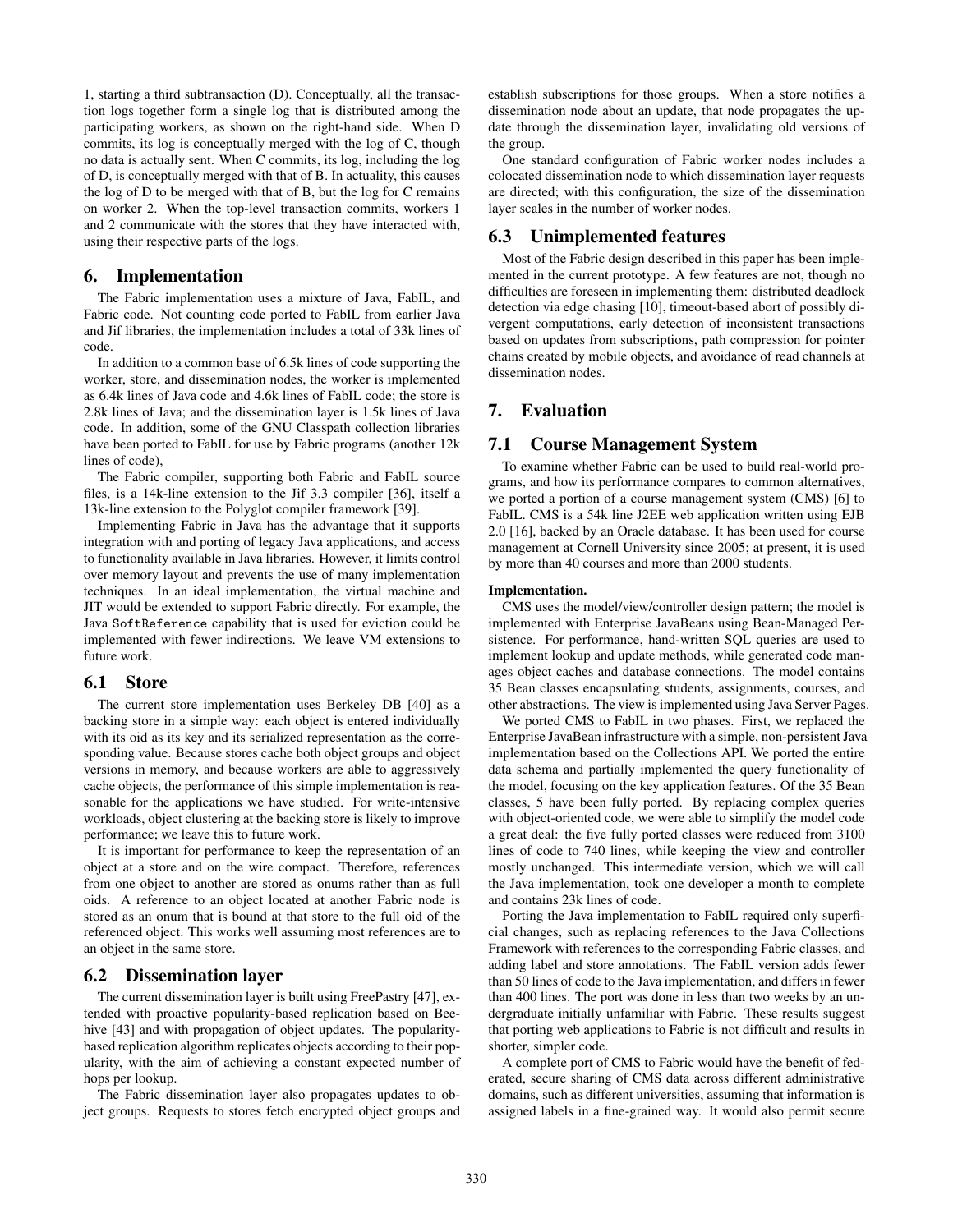|              | Page Latency (ms) |                 |        |  |  |  |
|--------------|-------------------|-----------------|--------|--|--|--|
|              | Course            | <b>Students</b> | Update |  |  |  |
| <b>EJB</b>   | 305               | 485             | 473    |  |  |  |
| Hilda        | 432               | 309             | 431    |  |  |  |
| FabIL        | 35                | 91              | 191    |  |  |  |
| FabIL/memory | 35                | 57              | 87     |  |  |  |
| Java         | 19                | 21              | 21     |  |  |  |

Table 1: CMS page load times (ms) under continuous load.

access to CMS data from applications other than CMS. We leave this to future work.

#### Performance.

The performance of Fabric was evaluated by comparing five different implementations of CMS: the production CMS system based on EJB 2.0, the in-memory Java implementation (a best case), the FabIL implementation, the FabIL implementation running with an in-memory store (FabIL/memory), and a fifth implementation developed earlier using the Hilda language [54]. Comparing against the Hilda implementation is useful because it is the best-performing prior version of CMS. The performance of each of these systems was measured on some representative user actions on a course containing 55 students: viewing the course overview page, viewing information about all students enrolled in the course, and updating the final grades for all students in the course. All three of these actions are compute- and data-intensive.

All Fabric and Java results were acquired with the app server on a 2.6GHz single-core Intel Pentium 4 machine with 2GB RAM. The Hilda and EJB results were acquired on slightly better hardware: the Hilda machine had the same CPU and 4GB of memory; EJB results were acquired on the production configuration, a 3GHz dual-core Intel Xeon with 8GB RAM.

Table 1 shows the median load times for the three user actions under continuous load. The first three measurements in Table 1 show that the Fabric implementation of CMS runs faster than the previous implementations of CMS. The comparison between the Java and nonpersistent FabIL implementations illustrate that much of the run-time overhead of Fabric comes from transaction management and from communication with the remote store.

## 7.2 Multiuser SIF calendar

Fabric labels are intended to enforce the construction of secure distributed applications, even in an environment of mutual distrust. To evaluate whether this goal is achieved, we ported the multiuser calendar application originally written for SIF [13] to Fabric. This application allows users to create shared events and to control the visibility of their events using information flow policies.

The application is structured as a standard web application server running on a Fabric worker node. Persistent data is kept on one or more storage nodes, but the worker and the stores do not necessarily trust each other. The design allows users to maintain their calendar events on a store they trust, and application servers can run on any worker the user trusts. This design is in contrast to current distributed calendars where all events are maintained on a single globally trusted domain.

In the SIF version, security is enforced by explicitly labeling application data with confidentiality and integrity policies, but persistence is achieved with a MySQL backing store. The Fabric version straightforwardly removes the use of MySQL by making existing objects persistent.

The original SIF framework has about 4000 non-comment, non-

|      | total | app    | tx    | log | fetch | store |
|------|-------|--------|-------|-----|-------|-------|
| Cold | 9153  | $10\%$ | $2\%$ | 12% | 74%   | 2%    |
| Warm | 6043  | 27%    | 3%    | 6%  | 61%   | 3%    |
| Hot  | 840   | 46%    | 14%   | 24% | $0\%$ | 17%   |

Table 2: Breakdown of OO7 traversal time (times in ms)

blank lines of Java code, 1000 lines of Jif signatures, and a 900 line Jif library that implements user management. The Calendar application is another 1800 lines of Jif code.

Porting SIF to Fabric required changes only to the User library, because users are persistent objects. These changes involved refactoring so all fields shared the same label, and removing parametric labels with no run-time representation.

Porting the Calendar application required similar changes. Using the persistence features of Fabric simplifies its code by eliminating 414 lines of code for encoding objects into MySQL. The application was distributed by introducing remote calls to perform queries on a store-colocated worker. Static checks performed by the Fabric compiler force the insertion of additional dynamic label and principal tests, to ensure that persistent object creation and remote calls are secure.

# 7.3 Run-time overhead

To evaluate the overhead of Fabric computation at the worker when compared to ordinary computation on nonpersistent objects, and to understand the effectiveness of object caching at both the store and the worker, we used the OO7 object-oriented database benchmark [8]. We measured the performance of a read-only (T1) traversal on an OO7 small database, which contains 153k objects totaling 24Mb.

The results of these measurements are summarized in Table 2. Performance was measured in three configurations: (1) cold, (2) warm, with stores caching object groups, and (3) hot, with both the store and worker caches warmed up.

The results show that caching is effective at both the worker and the store. However the plain in-memory Java implementation of OO7 runs in 66ms, which is about 10 times faster than the workerside part of the hot traversal. Because Fabric is designed for computing on persistent data, this is an acceptable overhead for many, though not all, applications. For computations that require lower overhead, Fabric applications can always incorporate ordinary Java code, though that code must implement its own failure recovery.

#### 8. Related work

Fabric provides a higher-level abstraction for programming distributed systems. Because it aims to help with many different issues, including persistence, consistency, security, and distributed computation, it overlaps with many systems that address a subset of these issues. However, none of these prior systems addresses all the issues tackled by Fabric.

OceanStore [45] shares the goal with Fabric of a federated, distributed object store. OceanStore is more focused on storage than on computation. It provides consistency only at the granularity of single objects, and does not help with consistent distributed computation. OceanStore focuses on achieving durability via replication. Fabric stores could be replicated but currently are not. Unlike OceanStore, Fabric provides a principled model for declaring and enforcing strong security properties in the presence of distrusted worker and storage nodes.

Prior distributed systems that use language-based security to en-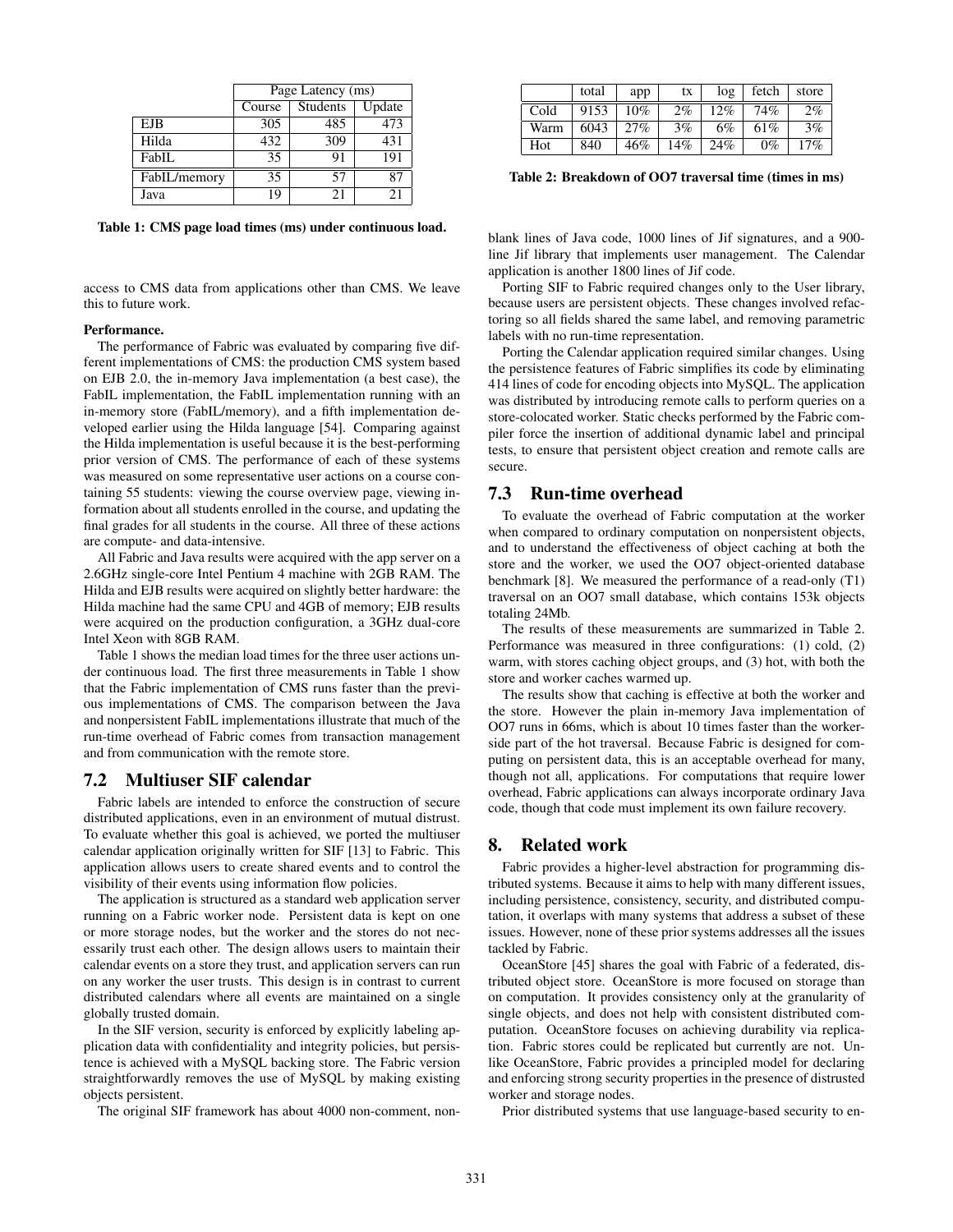force strong confidentiality and integrity in the presence of distrusted participating nodes, such as Jif/split [55], SIF [13], Swift [11], and have had more limited goals. They do not allow new nodes to join the system, and they do not support consistent, distributed computations over shared persistent data. They do use program analysis to control read channels [55], which Fabric does not.

DStar [56] controls information flow in a distributed system using run-time taint tracking at the OS level, with Flume-style decentralized labels [26]. Like Fabric, DStar is a decentralized system that allows new nodes to join, but does not require certificate authorities. DStar has the advantage that it does not require language support, but controls information flow more coarsely. DStar does not support consistent distributed computations or data shipping.

Some previous distributed storage systems have used transactions to implement strong consistency guarantees, including Mneme [32], Thor [29] and Sinfonia [1]. Cache management in Fabric is inspired by that in Thor [9]. Fabric is also related to other systems that provide transparent access to persistent objects, such as Object-Store [28] and GemStone [7] These prior systems do not focus on security enforcement in the presence of distrusted nodes, and do not support consistent computations spanning multiple compute nodes.

Distributed computation systems with support for consistency, such as Argus [30] and Avalon [20], usually do not have a singlesystem view of persistent data and do not enforce information security. Emerald [4] gives a single-system view of a universe of objects while exposing location and mobility, but does not support transactions, data shipping or secure federation. InterWeave [51] synthesizes data- and function-shipping in a manner similar to Fabric, and allows multiple remote calls to be bound within a transaction, remaining atomic and isolated with respect to other transactions. However, InterWeave has no support for information security. The work of Shrira et al. [49] on exo-leases supports nested optimistic transactions in a client–server system with disconnected, multi-client transactions, but does not consider information security. MapJAX [37] provides an abstraction for sharing data structures between the client and server in web applications, but does not consider security. Other recent language-based abstractions for distributed computing such as X10 [48] and Live Objects [42] also raise the abstraction level of distributed computing but do not support persistence or information flow security.

Some distributed storage systems such as PAST [46], Shark [2], CFS [15], and Boxwood [31] use distributed data structures to provide scalable file systems, but offer weak consistency and security guarantees for distributed computation.

# 9. Conclusions

We have explored the design and implementation of Fabric, a new distributed platform for general secure sharing of information and computation resources. Fabric provides a high-level abstraction for secure, consistent, distributed general-purpose computations using distributed, persistent information. Persistent information is conveniently presented as language-level objects connected by pointers. Fabric exposes security assumptions and policies explicitly and declaratively. It flexibly supports both data-shipping and functionshipping styles of computation. Results from implementing complex, realistic systems in Fabric, such as CMS and SIF, suggest it has the expressive power and performance to be useful in practice.

Fabric led to some technical contributions. Fabric extends the Jif programming language with new features for distributed programming, while showing how to integrate those features with secure information flow. This integration requires a new trust ordering on information flow labels, and new implementation mechanisms such as writer maps and hierarchical two-phase commit.

While Fabric perhaps goes farther toward the goal of securely and transparently sharing distributed resources than prior systems, there are many hard problems left to solve. For example, persistent objects introduce the difficult problem of schema evolution; recent work on object adaptation may help. Also, Fabric does not guarantee availability in the way that it does confidentiality and integrity; this remains an interesting topic. The performance of Fabric is limited by its strong consistency guarantees; a principled way to weaken these guarantees would also be valuable.

#### Acknowledgments

Nate Nystrom and Xin Zheng were involved in early stages of the Fabric project, and Xin started the dissemination layer. Steve Chong provided guidance on extending Jif and quickly fixed Jif bugs. Dora Abdullah helped set up experiments. We thank Hakim Weatherspoon, Aslan Askarov, Barbara Liskov, Nickolai Zeldovich, and especially Michael Clarkson for discussions on Fabric and this paper. The SOSP reviewers also gave much helpful feedback.

This work was supported in part by the National Science Foundation under grants 0430161 and 0627649; by a grant from Microsoft Corporation; by AF-TRUST, which receives support from the DAF Air Force Office of Scientific Research (FA9550-06-1-0244) and the NSF (0424422); by NICECAP Grant FA8750-08-2-0079, monitored by Air Force Research Laboratories; and by the Office of Naval Research under award N000140910652. This work does not necessarily represent the opinions, expressed or implied, of any of these sponsors.

#### 10. References

- [1] Marcos K. Aguilera, Arif Merchant, Mehul Shah, Alistair Veitch, and Christos Karamanolis. Sinfonia: a new paradigm for building scalable distributed systems. In *Proc. 21st ACM Symp. on Operating System Principles (SOSP)*, pages 159–174, October 2007.
- [2] Siddhartha Annapureddy, Michael J. Freedman, and David Mazières. Shark: Scaling file servers via cooperative caching. In *Proc. 2nd USENIX/ACM Symposium on Networked Systems Design and Implementation (NSDI)*, Boston, MA, May 2005.
- [3] M. Atkinson et al. The object-oriented database manifesto. In *Proc. International Conference on Deductive Object Oriented Databases*, Kyoto, Japan, December 1989.
- [4] Andrew Black, Norman Hutchinson, Eric Jul, and Henry Levy. Object structure in the Emerald system. In *Proc. 1st ACM Conference on Object-Oriented Programming Systems, Languages and Applications (OOPSLA)*, pages 78–86, November 1986.
- [5] David Booth, Hugo Haas, Francis McCabe, Eric Newcomer, Michael Champion, Chris Ferris, and David Orchard. Web services architecture. http://www.w3.org/TR/2004/NOTE-ws-arch-20040211/, 2004.
- [6] Chavdar Botev et al. Supporting workflow in a course management system. In *Proc. 36th ACM Technical Symposium on Computer Science Education (SIGCSE)*, pages 262–266, February 2005.
- [7] Paul Butterworth, Allen Otis, and Jacob Stein. The GemStone Object Database Management System. *Comm. of the ACM*, 34(10):64–77, October 1991.
- [8] M. J. Carey, D. J. DeWitt, and J. F. Naughton. The OO7 Benchmark. In *Proc. ACM SIGMOD International Conference on Management of Data*, pages 12–21, Washington D.C., May 1993.
- [9] M. Castro, A. Adya, B. Liskov, and A. C. Myers. HAC: Hybrid Adaptive Caching for Distributed Storage Systems. In *Proc. 17th ACM Symp. on Operating System Principles (SOSP)*, pages 102–115, St. Malo, France, October 1997.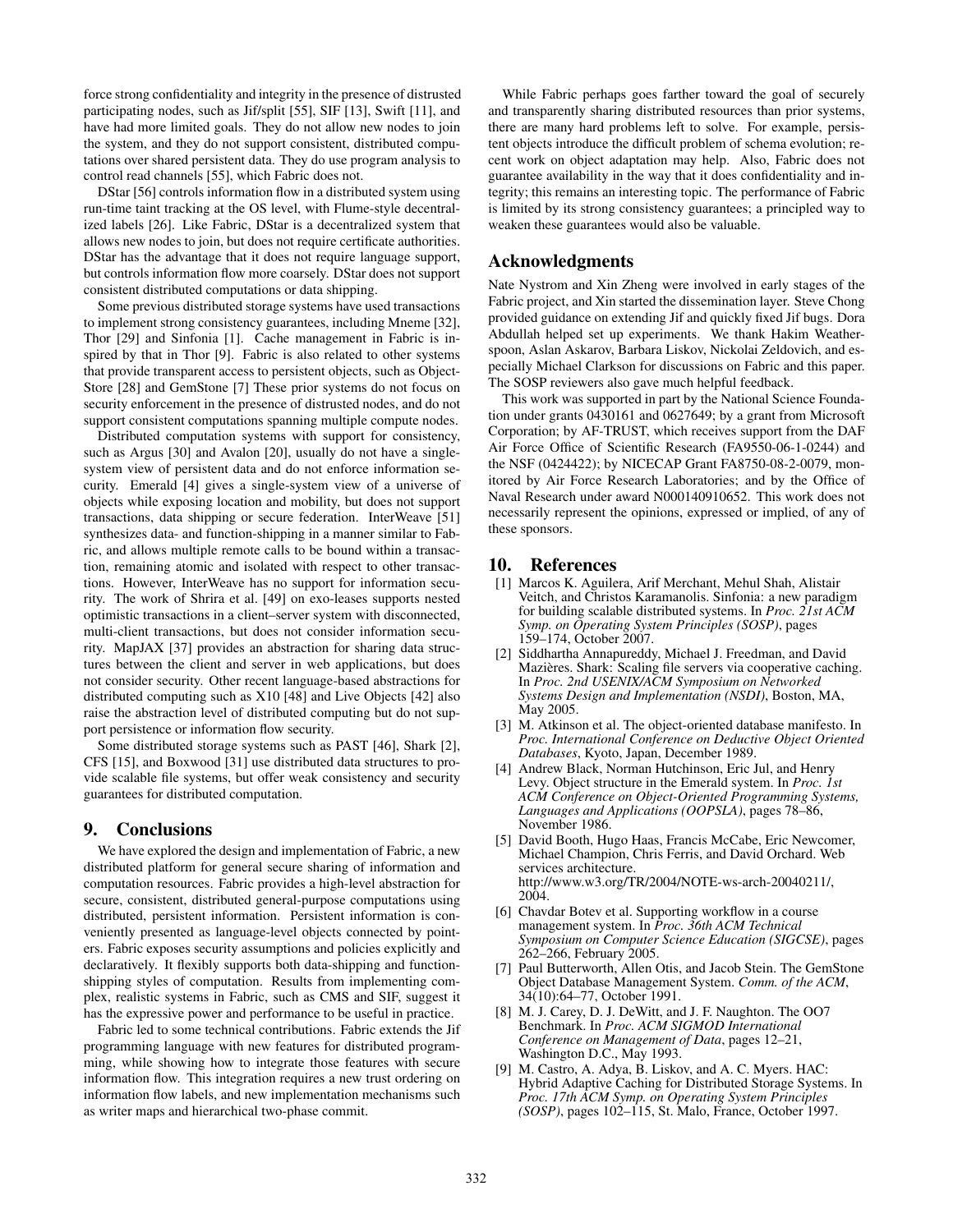- [10] K. Mani Chandy, J. Misra, and Laura M. Haas. Distributed deadlock detection. *ACM Transactions on Computer Systems*, 1(2), 1983.
- [11] Stephen Chong, Jed Liu, Andrew C. Myers, Xin Qi, K. Vikram, Lantian Zheng, and Xin Zheng. Secure web applications via automatic partitioning. In *Proc. 21st ACM Symp. on Operating System Principles (SOSP)*, October 2007.
- [12] Stephen Chong and Andrew C. Myers. Decentralized robustness. In *Proc. 19th IEEE Computer Security Foundations Workshop*, pages 242–253, July 2006.
- [13] Stephen Chong, K. Vikram, and Andrew C. Myers. SIF: Enforcing confidentiality and integrity in web applications. In *Proc. 16th USENIX Security Symposium*, August 2007.
- [14] Michael R. Clarkson, Stephen Chong, and Andrew C. Myers. Civitas: Toward a secure voting system. In *Proc. IEEE Symposium on Security and Privacy*, pages 354–368, May 2008.
- [15] Frank Dabek, M. Frans Kaashoek, David Karger, Robert Morris, and Ion Stoica. Wide-area cooperative storage with CFS. In *Proc. 18th ACM Symp. on Operating Systems Principles (SOSP)*, October 2001.
- [16] Linda G. DeMichiel. *Enterprise JavaBeans Specifications, Version 2.1*. Sun Microsystems.
- [17] Dorothy E. Denning and Peter J. Denning. Certification of programs for secure information flow. *Comm. of the ACM*, 20(7):504–513, July 1977.
- [18] J. B. Dennis and E. C. VanHorn. Programming semantics for multiprogrammed computations. *Comm. of the ACM*, 9(3):143–155, March 1966.
- [19] P. Druschel and A. Rowstron. Past: A large-scale, persistent peer-to-peer storage utility. In *In Proc. IEEE Workshop on Hot Topics in Operating Systems*, Schoss Elmau, Germany, May 2001.
- [20] M. Herlihy and J. Wing. Avalon: Language support for reliable distributed systems. In *Proc. 17th International Symposium on Fault-Tolerant Computing*, pages 89–94. IEEE, July 1987.
- [21] Boniface Hicks, Kiyan Ahmadizadeh, and Patrick McDaniel. Understanding practical application development in security-typed languages. In *22nd Annual Computer Security Applications Conference (ACSAC)*, December 2006.
- [22] Health insurance portability and privacy act of 1996. Public Law 104–191, 1996.
- [23] R. Housley, W. Polk, W. Ford, and D. Solo. Internet X.509 public key infrastructure certificate and certificate revocation list (CRL) profile. Internet RFC-3280, April 2002.
- [24] JavaSoft. Java Remote Method Invocation http://java.sun.com/products/jdk/rmi, 1999.
- [25] Linda T. Kohn, Janet M. Corrigan, and Molla S. Donaldson, editors. *To Err is Human: Building a Safer Health System*. The National Academies Press, Washington, D.C., April 2000.
- [26] Maxwell Krohn, Alexander Yip, Micah Brodsky, Natan Cliffer, M. Frans Kaashoek, Eddie Kohler, and Robert Morris. Information flow control for standard OS abstractions. In *Proc. 21st ACM Symp. on Operating System Principles (SOSP)*, 2007.
- [27] John Kubiatowicz, David Bindel, Yan Chen, Steven Czerwinski, Patrick Eaton, Dennis Geels, Ramakrishna Gummadi, Sean Rhea, Hakim Weatherspoon, Westley Weimer, Chris Wells, and Ben Zhao. OceanStore: An architecture for global-scale persistent storage. In *Proc. 9th international Conference on Architectural Support for Programming Languages and Operating Systems (ASPLOS 2000)*, November 2000.
- [28] C. Lamb, G. Landis, J. Orenstein, and D. Weinreb. The ObjectStore Database System. *Comm. of the ACM*, 34(10):50–63, October 1991.
- [29] B. Liskov, A. Adya, M. Castro, M. Day, S. Ghemawat, R. Gruber, U. Maheshwari, A. C. Myers, and L. Shrira. Safe and Efficient Sharing of Persistent Objects in Thor. In *Proc.*

*ACM SIGMOD International Conference on Management of Data*, pages 318–329, Montreal, Canada, June 1996.

- [30] Barbara H. Liskov. The Argus language and system. In *Distributed Systems: Methods and Tools for Specification*, volume 150 of *Lecture Notes in Computer Science*, pages 343–430. Springer-Verlag Berlin, 1985.
- [31] John MacCormick, Nick Murph, Marc Najor, Chandramohan A. Thekkat, and Lidong Zhou. Boxwood: Abstractions as the foundation for storage infrastructure. In *Proc. USENIX Symp. on Operating Systems Design and Implementation (OSDI)*, December 2004.
- [32] J. E. B. Moss. Design of the Mneme Persistent Object Store. *ACM Transactions on Office Information Systems*, 8(2):103–139, March 1990.
- [33] Andrew C. Myers. JFlow: Practical mostly-static information flow control. In *Proc. 26th ACM Symp. on Principles of Programming Languages (POPL)*, pages 228–241, January 1999.
- [34] Andrew C. Myers. Mostly-static decentralized information flow control. Technical Report MIT/LCS/TR-783, Massachusetts Institute of Technology, Cambridge, MA, January 1999. Ph.D. thesis.
- [35] Andrew C. Myers and Barbara Liskov. Protecting privacy using the decentralized label model. *ACM Transactions on Software Engineering and Methodology*, 9(4):410–442, October 2000.
- [36] Andrew C. Myers, Lantian Zheng, Steve Zdancewic, Stephen Chong, and Nathaniel Nystrom. Jif 3.0: Java information flow. Software release, http://www.cs.cornell.edu/jif, July 2006.
- [37] Daniel Myers, Jennifer Carlisle, James Cowling, and Barbara Liskov. Mapjax: Data structure abstractions for asynchronous web applications. In *Proc. 2007 USENIX Annual Technical Conference*, Santa Clara, CA, June 2007.
- [38] George C. Necula and Peter Lee. The design and implementation of a certifying compiler. In *Proc. SIGPLAN 1998 Conference on Programming Language Design and Implementation*, pages 333–344, 1998.
- [39] Nathaniel Nystrom, Michael R. Clarkson, and Andrew C. Myers. Polyglot: An extensible compiler framework for Java. In *Proc. 12th International Compiler Construction Conference (CC'03)*, pages 138–152, April 2003. LNCS 2622.
- [40] Michael A. Olson, Keith Bostic, and Margo Seltzer. Berkeley DB. In *Proc. USENIX Annual Technical Conference*, 1999.
- [41] OMG. *The Common Object Request Broker: Architecture and Specification*, December 1991. OMG TC Document Number 91.12.1, Revision 1.1.
- [42] Krzysztof Ostrowski, Ken Birman, Danny Dolev, and Jong Hoon Ahnn. Programming with live distributed objects. In *Proc. 22nd European Conference on Object-Oriented Programming (ECOOP)*, 2008.
- [43] Venugopalan Ramasubramanian and Emin Gün Sirer. Beehive:  $O(1)$  lookup performance for power-law query distributions in peer-to-peer overlays. In *USENIX Symposium on Networked Systems Design and Implementation (NSDI)*, March 2004.
- [44] Sean Rhea, Brighten Dodfrey, Brad Karp, John Kubiatowicz, Sylvia Ratnasamy, Scott Shenker, Ion Stoica, and Harlan Yu. OpenDHT: A public DHT service and its uses. In *Proceedings of ACM SIGCOMM '05 Symposium*, 2005.
- [45] Sean Rhea, Patrick Eaton, Dennis Geels, Hakim Weatherspoon, Ben Zhao, and John Kubiatowicz. Pond: the OceanStore prototype. In *2nd USENIX Conference on File and Storage Technologies*, pages 1–14, 2003.
- [46] A. Rowstron and P. Druschel. Storage management and caching in PAST, a large-scale, persistent peer-to-peer storage utility. In *Proc. 18th ACM Symp. on Operating System Principles (SOSP)*, October 2001.
- [47] Antony Rowstron and Peter Druschel. Pastry: Scalable, distributed object location and routing for large-scale